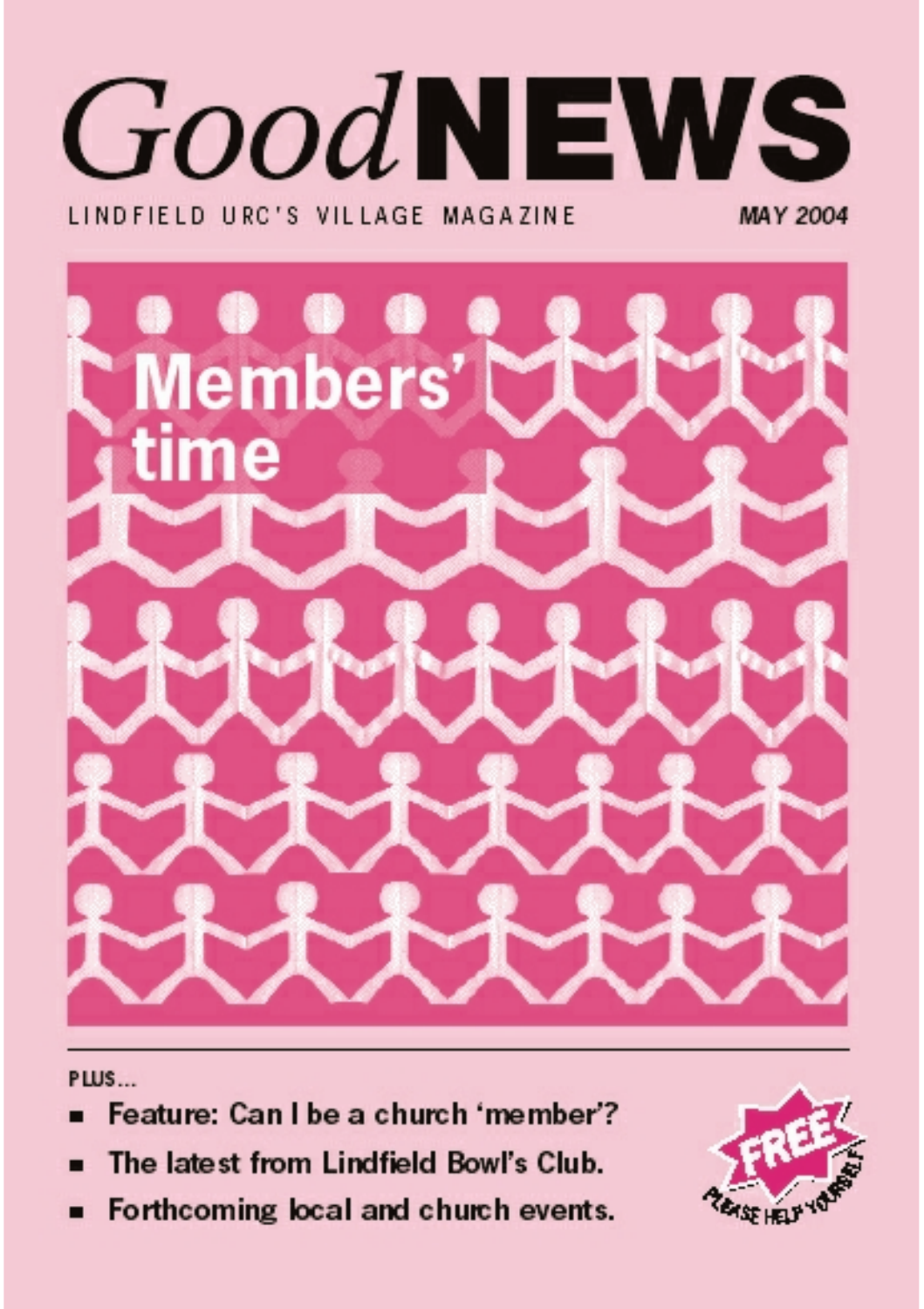## **God came incredibly close**



*"But he was pierced for our transgressions, he was crushed for our iniquities; the punishment that brought us peace was upon him, and by his wounds we are healed."* I would like to get beyond the debate to what these words could mean in a practical way for our lives today by using someone's personal story, which I hope you will find helpful and enlightening.

A few years ago I heard Joni Eareckson Tada speak. In part of her address she used the words, "God's wounds answer to our wounds". A curious phrase perhaps, until you hear Joni's story:

One day, during the summer of 1967, Joni dived off a raft into the sea and struck her head on a rock, breaking her neck. She was instantly paralysed and, were it not for the quick-thinking of a friend, might have drowned there and then. Joni was rushed to hospital and several weeks later learned that her condition

would be permanent.

Joni's spirits fell to great depths and turning to her friend Jackie, she said, "Help me die. Bring me some pills or a razor blade, even. I can't live inside a grotesque body like this." Of course, Jackie could not bring herself to do what Joni asked.

Sometime after this, a friend, Cindy, sat reading with her and blurted out: "Joni, Jesus knows how you feel – you aren't the only one – why, He was paralysed too". Joni asked, "What do you mean?" "It's true", said Cindy. "Remember He was nailed on a cross. His back was raw from beatings and He must have yearned for a way to move, to change positions, or to redistribute His weight. But He couldn't. He was paralysed by the nails."

The thought went deep into Joni's spirit. It had never occurred to her that God had felt the exact piercing sensations that racked her body. "At that moment", said Joni, "God came incredibly close." Joni contends that this is always the effect upon those who realise that the God they serve knows exactly how they feel. I pray that in sharing this story, as you reflect on your own life and circumstances He may come close, incredibly close, to you today.

*Colin Bones, minister*

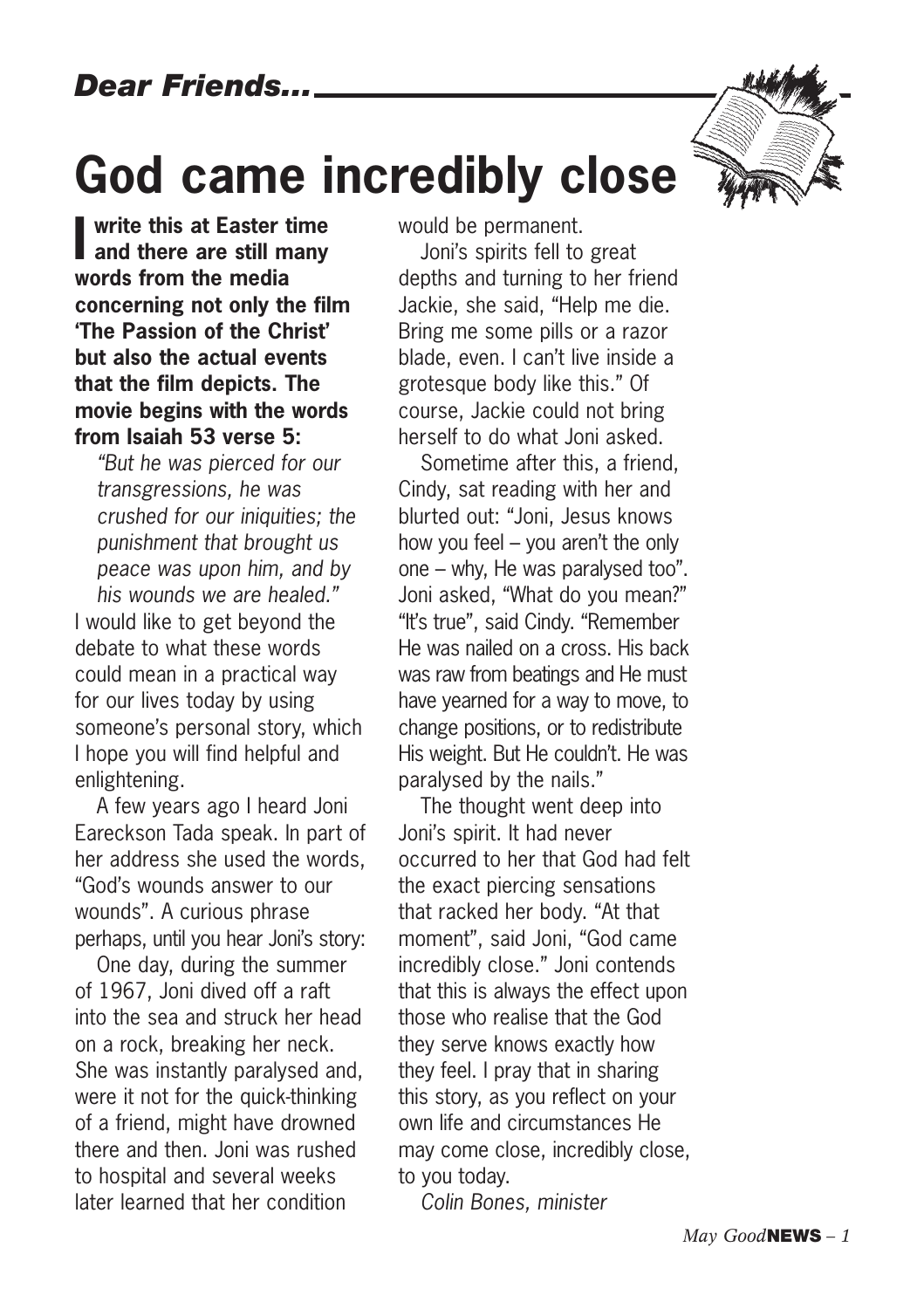## *Good***NEWS**

*This magazine is produced by: Lindfield United Reformed Church, 50 High Street, Lindfield, West Sussex RH16 2HL. © Lindfield URC 2004*

**Editor:** David Tingley <david@visualeclipse.co.uk> Tel: 01444 451024 **Editorial Oversight:** Hilary Shepherd

**Copydate** for the June edition is 5pm, Wednesday 12th May 2004. All contributions should be given to the editor by this time via email, or paper copy can be placed in the "GoodNEWS" pigeon hole at the rear of the church. Please ensure that you include contact details in case of query.

### **Directory**



**Minister:** Rev Colin Bones 52 High Street, Lindfield RH16 2HL Office: 01444 487607 Home: 01444 483803 Email: colin@lindfieldurc.org.uk

**Secretary:** Mr Ron Goodenough "Downside" Stone Quarry Road, Chelwood Gate RH17 7LS Tel: 01825 740351; Fax: 01825 740157 Email: ron@rgoodenough.freeserve.co.uk

**Assistant Secretary:** Mrs Sue Waller Tel: 01444 455047 Email: susanwaller@lineone.net

**Treasurer:** Mr Barry Piper Tel: 01444 456823 Email: barrypiper@aol.com

*A list of serving Elders can be found in Who's Who?*

### *Editorial*



**Welcome to the May edition of GoodNEWS. This month we take a closer inspection on what it means to be a member of the church, and why some of us take that step in our journey of faith. The feature, written by Colin, starts on page 4.**

Elsewhere John Barling picks up his pen, following his trip to the cinema in search of Jesus. See page 17.

On page 20 we hear of news from Lindfield Bowling Club – an opportunity that I hope other local groups will take up – who are keen to see others take up the game in the village.

Mike Gardiner shares the last in his enlightening series on the book of John in this magazine (page 14). I must publically thank Mike for his dedication to contributing to GoodNEWS. They have always been wellconsidered and appreciated articles.

Don't forget all readers are welcome to contribute something for publication; if you have typed it using a PC, it would be really helpful if you emailed it me or put it on disk in the pigeon hole at the back of the church. Many thanks.

*David Tingley, editor*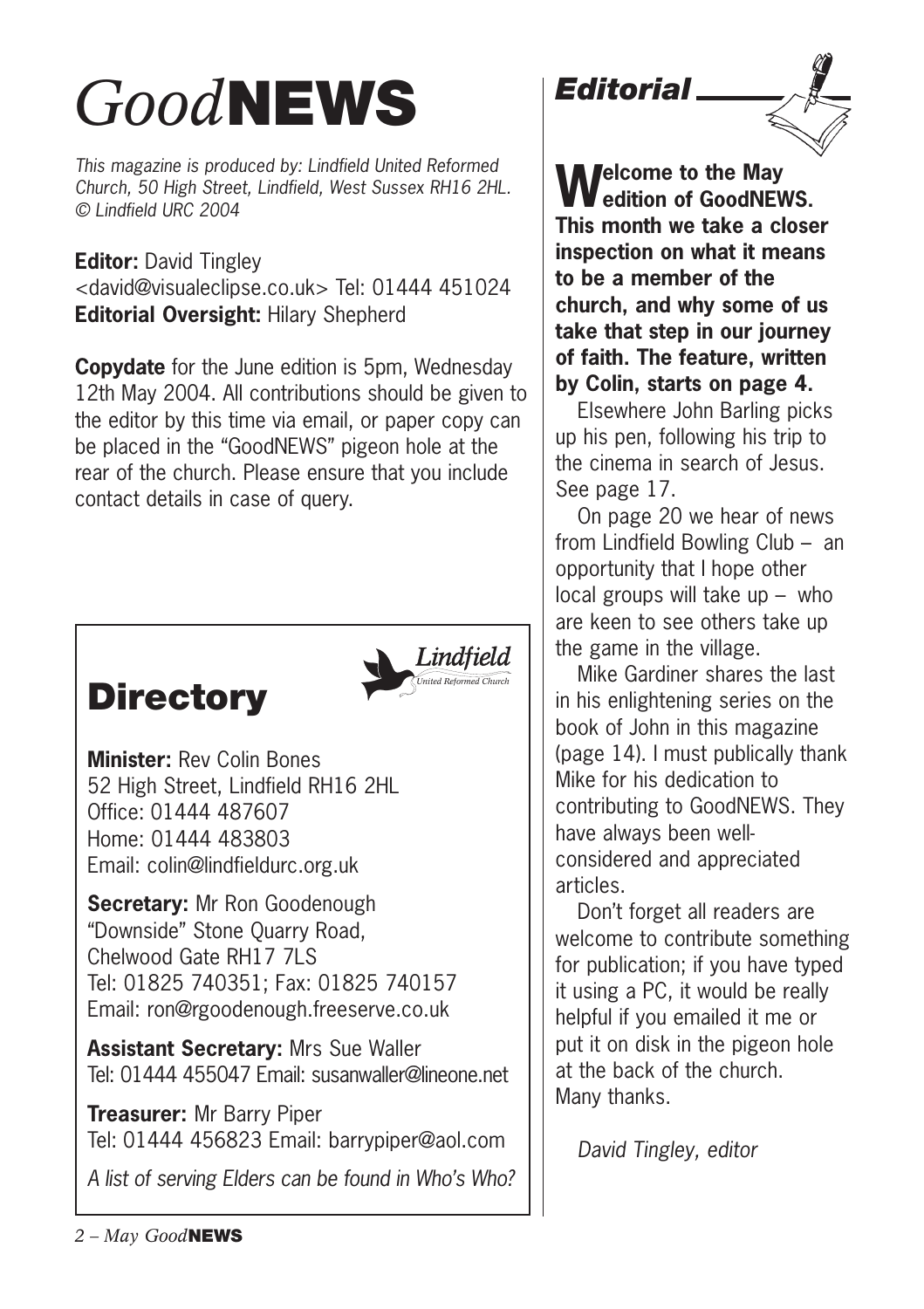### *Prayer Diary*

| Prayer Diary            |                                                                                                                                                                                                                                                                       |
|-------------------------|-----------------------------------------------------------------------------------------------------------------------------------------------------------------------------------------------------------------------------------------------------------------------|
|                         |                                                                                                                                                                                                                                                                       |
| <b>NUS</b>              | Pray for a fresh out-pouring of the Holy Spirit as we<br>celebrate Pentecost.<br>Uphold Colin, and all those involved in any way, in leading worship.                                                                                                                 |
| NON                     | Thank God for<br>Our BB company and all those working within it.<br>• The Week of Prayer for Christian Unity 9th - 15th May.<br>Our mission focus/supper (8th May) – OM Turning Point.                                                                                |
| E                       | 24/7 Prayer Week in Haywards Heath 15th - 22nd May, pray for the<br>preparations and for enthusiastic support for this opportunity.<br>Thank God for our Girls' Brigade, the girls and the staff.                                                                     |
| WED                     | Pray for those who mourn, that they may find comfort.<br>Remember in prayer those whose surname begins with E and F<br>(see Who's Who).                                                                                                                               |
| <b>THUR</b>             | • Ask God to continue to bless 'Pop In', those who serve and those<br>who attend.<br>• Pray for our House Groups as they begin a new study, particularly<br>upholding the leaders.                                                                                    |
| $\mathbf{\overline{a}}$ | Sussex East District United Reformed Churches in Hastings,<br>Eastbourne, Alfriston, Seaford and Willingdon<br>Meeting of Provincial Council (URC) on 20th May.                                                                                                       |
|                         | • Pray for the membership of Lindfield URC, that we are united in our<br>love for God and each other, for a willingness to serve and to bless<br>one another; that we might encourage others to take that step of<br>sharing with us as members of God's family here. |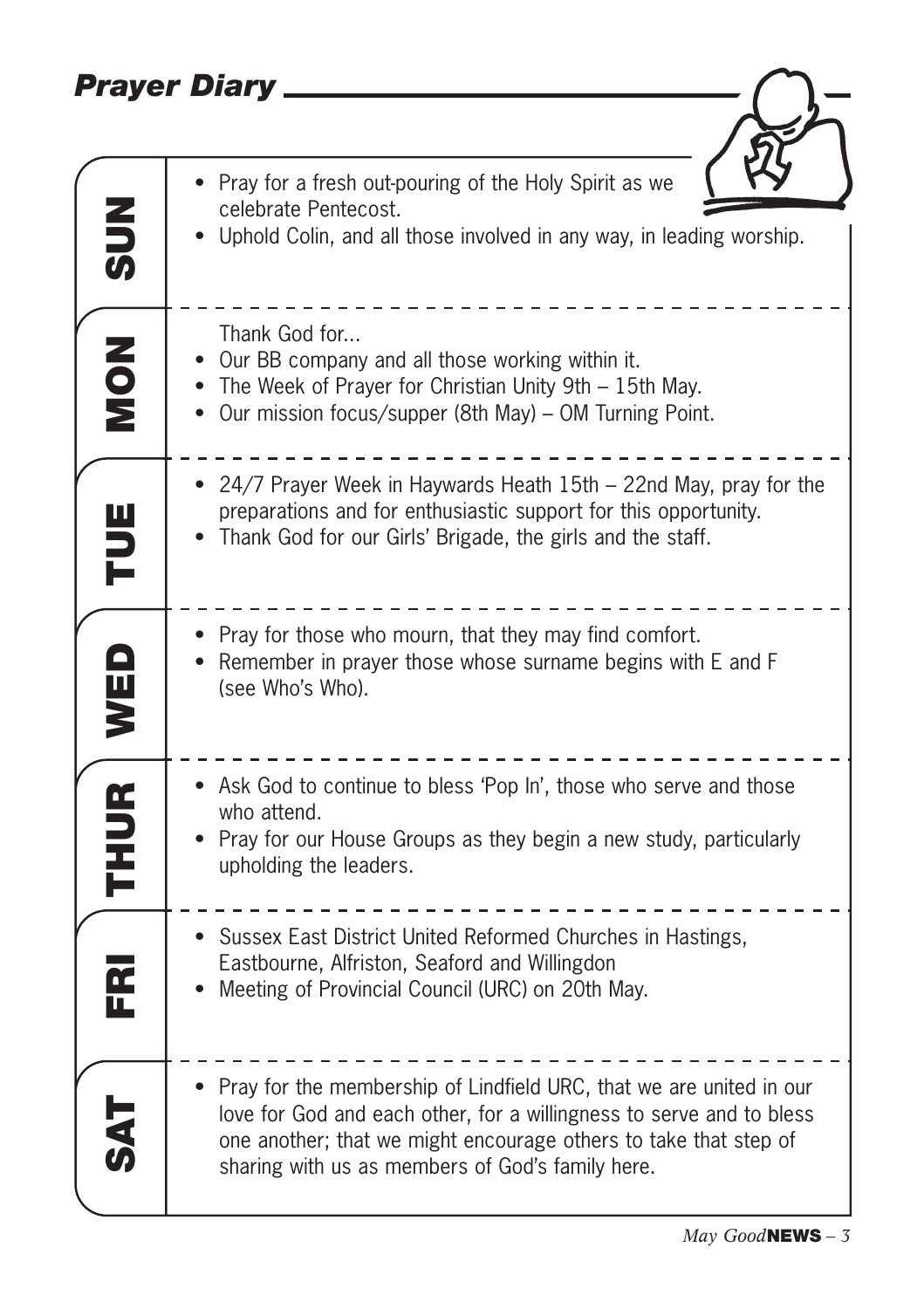# Not just paperwork – membership is biblical!

**If you thought being a member of a church was all about politics and national Church statistics then think again. Here, Colin Bones summarises what membership means. If you are a Christian, then why not join your local fellowship – our members' meetings are a hoot too!**

### **Every true Christian church remains faithful to the confession given by Peter in Matthew 16:16 that Jesus is the Christ, the Son of the living God.**

The United Reformed Church's promises of faith include this and gives a fuller confession to be used when we 'come into membership' of the church either through Confirmation or Believer's Baptism. Every denomination has its particular focus. We have a strong emphasis on being saved by grace through faith.

Declaring yourself to be a Christian is not only a matter between you and God, but also a matter between you and other people. From our birth we are surrounded by God's care and love and he is drawing us to himself as a mother reaches out her arms to her child. It pleases

God to call us to him. In Jesus Christ he has come to meet us.

When we recognise him and run to him and say we believe Jesus is Lord of all and that he is our Lord, it is by God's grace. Grace is the word we use to describe the loving kindness and persistent care that God has for us, the grace we see in Jesus Christ who gave himself for us, even to the cost of his own life. By that grace we come to the moment in our lives when we say we wish to be a member of the CHURCH: the great body of people who own Jesus Christ as Lord and Saviour, who share communion with him and with each other and who promise to worship, witness, give and serve to the very best of their ability.

The Promises are the words we say at a service of reception into membership (or 'confirmation' as it is often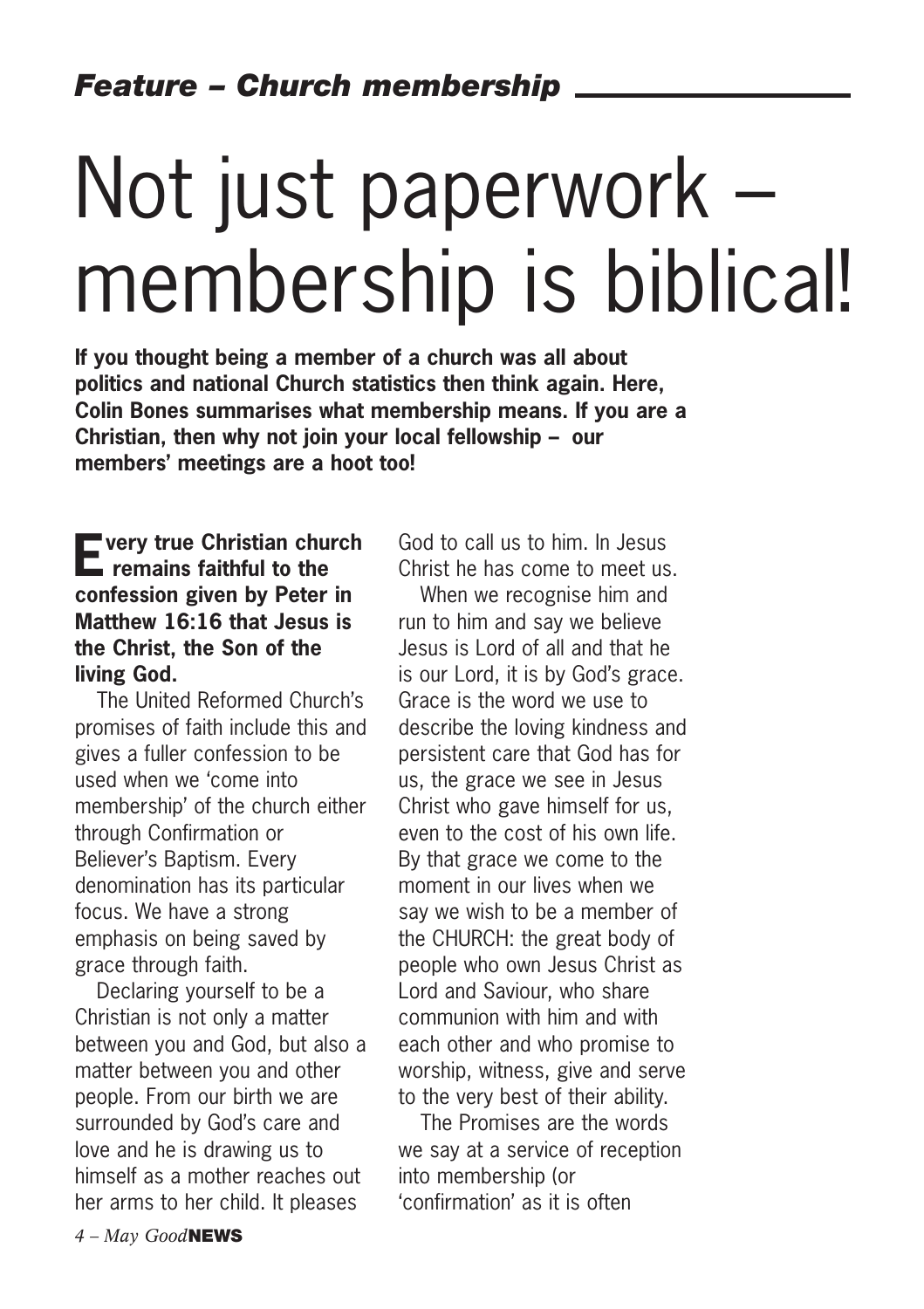called). A simpler promise is used when we transfer from one congregation to another. When you have made your promises the minister receives you into the church in the name of Jesus Christ. There will be signs such as a hand laid on your head – a sign of the filling of the Holy Spirit and your hand taken in friendship to show that you are accepted, by Jesus and the church.

The church membership service is an important occasion in your life. You say publicly that you want to be a member of the Church – God's family – for ever and the Church says, publicly, that you have become a member of the family because you have been born again by God's Holy Spirit.

In the early church 'every day the Lord added to their group those who were being saved' (Acts 2:47). So the Lord added converts to the church thus causing the group to grow. Paul describes the church as the Body of Christ and individual members are called part of his body (1 Corinthians 12:27). It is clear that belonging to Christ involved

belonging to his church. One followed from the other.

If you have never taken the initial step of Church Membership or 'Confirmation' I have put this article together to encourage you to consider membership of Christ's church here at Lindfield URC. Two of our members have also shared what membership means to them. Please speak to myself or an elder if you feel that you are ready to take this step. Teaching groups will be arranged to ensure that you understand the promises and can have your questions answered.

If you have already been a member of the Christian Church but have now settled at Lindfield United Reformed Church as your spiritual home then please speak to myself or an elder about the transfer of your membership.

We have a new vision statement (see inside front cover) – let's go forward together united in vision and purpose.

*Colin Bones, minister*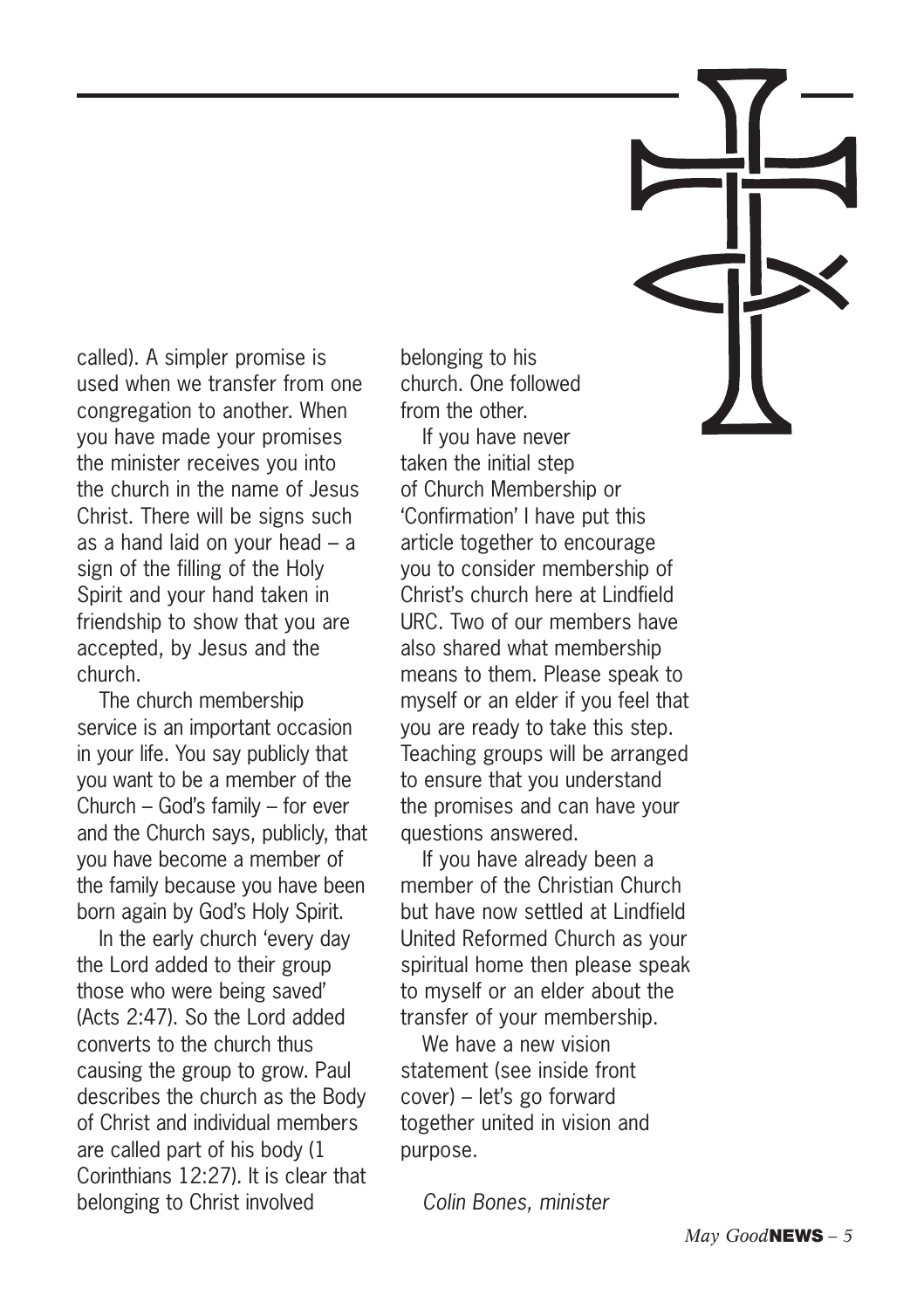### *Feature – Church membership*

### **My feelings as a Church member** To me, it is the small things in life

- which are important. From the greetings at the church door, being met with a smile means an awful lot
- to many people, especially those who might be coming to our church for the first time, and those who live
- on their own.
	- <sup>I</sup> feel that the House Groups are one way of getting to know our fellow members/friends, when we also get to know more about God's word and His love for us – also a chance to get to know each other in smaller groups.

Being involved with 'The Fellowship' has given me the priviledge of getting to know more people.

To me, the poignant service we

- shared on Good Friday morning summed my feelings up: We were there, as a church family, to give
- thanks and to praise our Lord and Master.
	- *Jessie Green*

### **Why am I a member of Lindfield United Reformed Church?**

Well there's a question and to be honest the initial answer was because we had been attending the church for some time. We were then asked if we would like to become members and we said yes. End of answer.

But not really, being a member is proving to be an intriguing two–way interaction.

In becoming a member I made a commitment to the Church, to attend Sunday services, and be willing to give of time, skills and money etc. However, I have received beyond what I have given in opportunities to grow in my faith, develop friendships and to be supported through hard times as well as to enjoy the good times. *Val Cookney*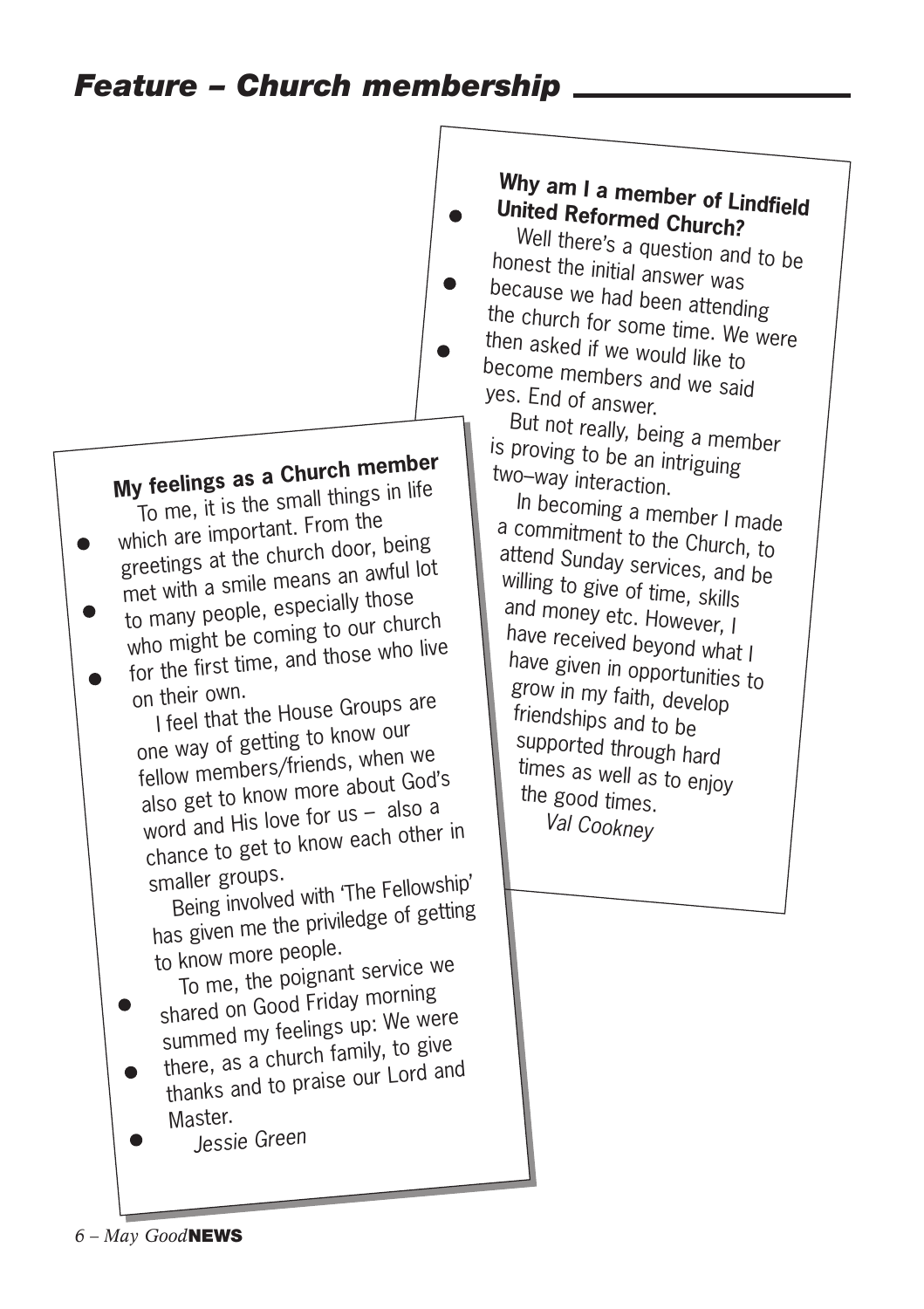The Promises made by those coming into the Body of Christ through the United Reformed Church:

**Do you confess your faith in one God, Father, Son and Holy Spirit, taking the Father to be your Father, the Son to be your Saviour and Lord, the Spirit to be your Helper and Guide?**

**Do you promise, in dependence on God's grace, to be faithful in private and public worship, to live in the fellowship of the Church and to share in its work; and to give and serve as God enables you, for the advancement of his kingdom throughout the world?**

**Do you promise, by that same grace, to follow Christ and to seek to do and to bear his will all the days of your life?**

**And do you trust in his mercy alone to bring you into the fullness of the life of the world to come?**

## What is the 'church meeting'?

- Monthly 'business' meeting for church members.
- All church members are encouraged to attend (though a 'register' isn't taken!)
- Held at Lindfield URC.
- A short devotion or thought is normally shared at the beginning.
- Discuss matters arising, for example; proposed maintenance, new minister, what groups in the church are up to, church accounts, what colours the doors will be painted, church vision and national URC denomination etc.
- Opportunity to share/hear any 'family news'.
- Chances to hear about and get involved in events early on.
- Time to air your views about anything in church life.
- A meeting, not a service.
- It is a time when members from all three services get together, laugh, sort stuff out and hear about what God is doing.

 $\ddagger$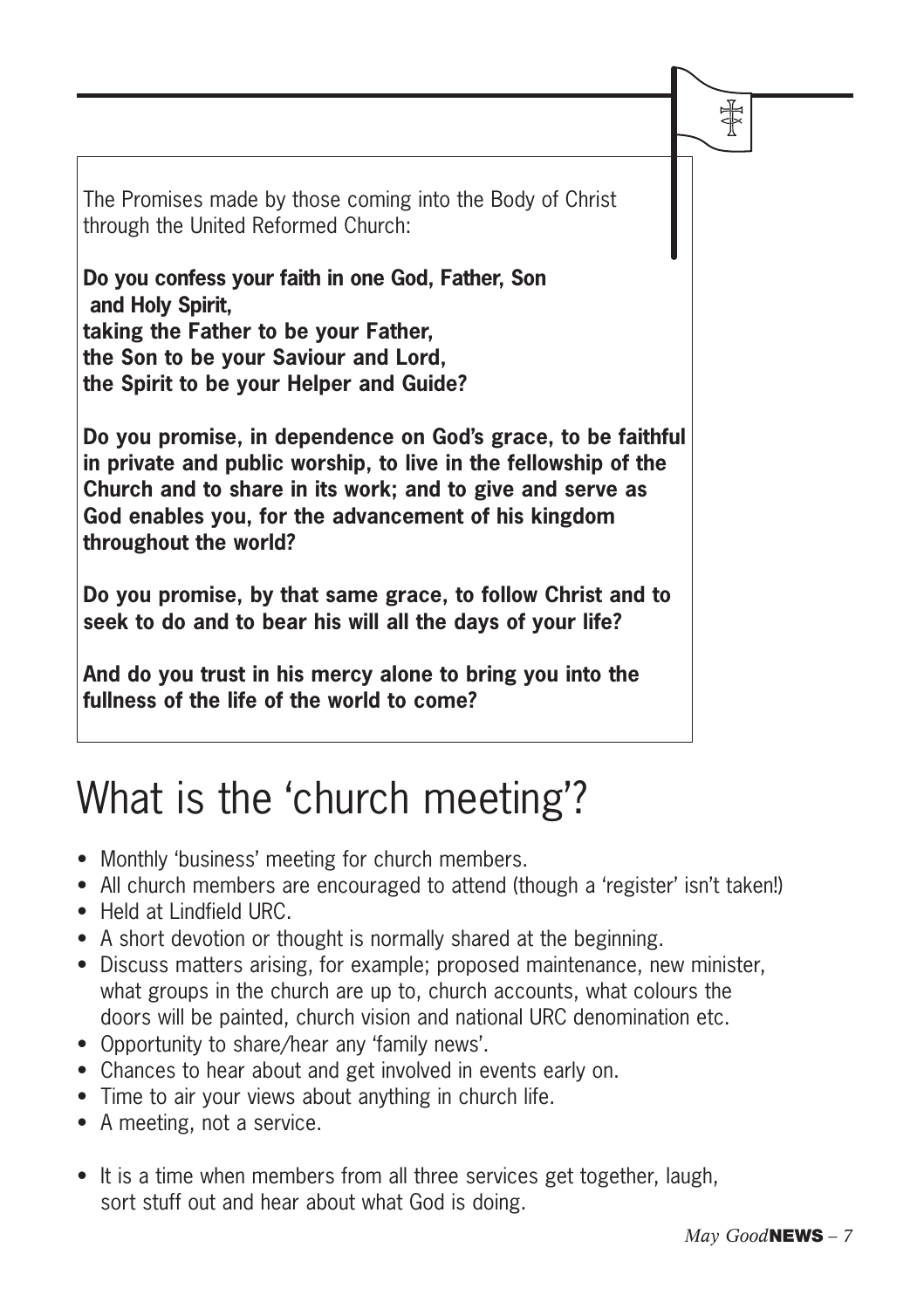### **New Address**

**Leesa and Andy Lemay** and their boys have moved to 18 Meadow Lane, Lindfield. The telephone number remains the same:– 01444 483370. Please update your Who's Who.

### **Bereavement**

We extend our love and sympathy to the family and friends of **Peggy Burrel** who died on 20th March.

### To **Janet and Ron Goodenough**,

Trudy, Rob and all the family on the recent death of Janet's mother on 26th March.

and to **Mies Brock** and the family and friends of Lawrence who died on 3rd April.

### **Thank you**

Thank you so much for your donation of £2683.38. It was a real pleasure to come along and meet you all and spend time talking about our work. We are so grateful for all the effort everyone has put into raising such a terrific amount. *Alison Godfrey*  WORTHING CHURCHES HOMELESS PROJECTS

### **THANK YOU FROM BLUEBIRD COMMUNITY TRANSPORT**

On behalf of the Trustees of Bluebird Community Transport I would like to thank your church for your kind donation of £250.00 which is gratefully appreciated.

With the absence of funding from the local and county councils we are very dependent on donations and our own fund raising efforts for survival. Consequently during this coming year a greater emphasis will be placed on helping groups of people such as your church and less on Dial–a–Ride for individuals. This decision was not taken lightly and if funds are forthcoming from the councils at a later date then the latter service will be upgraded.

Once again, many thanks.

### **Thank you**

How lovely to get your letter the other day and a wonderful cheque for £555.31 raised at your Christmas Carol Concert. from ST PETER AND ST JAMES' HOSPICE

### **Thank you**

Thank you for your very generous gift of £1800.00 towards our work. The funds will be designated towards the House Building programme and the support of a House Church in China.

This year's Shoe Box appeal has also been a wonderful success and so many children have received not only a Shoe Box full of gifts, but also the knowledge that someone, somewhere cares for them.

Thank you so much for your loving support of SAMARITAN'S PURSE.

*(These are only extracts from letters we have received. See Bill Green if you wish to receive the full version.)*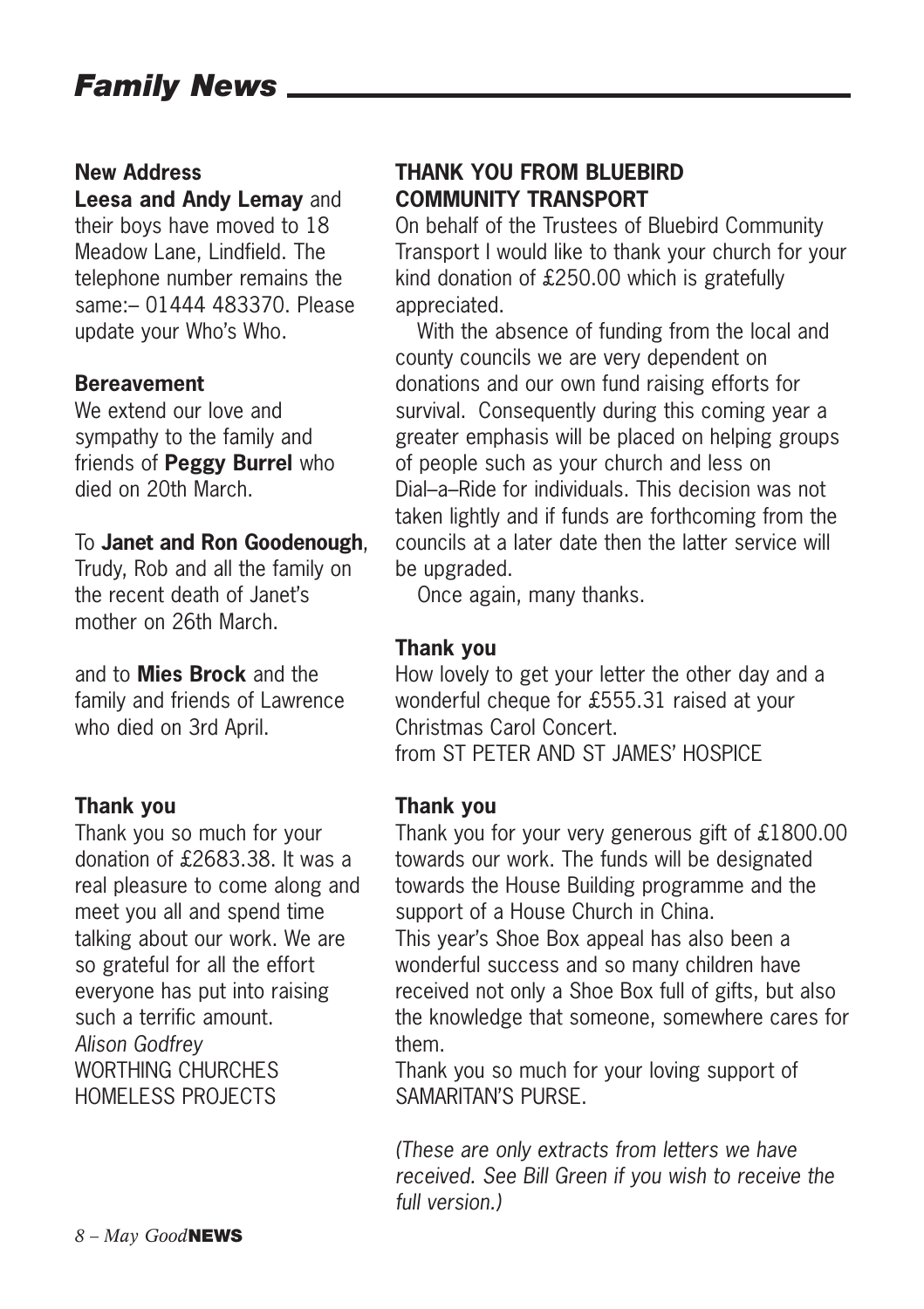## **10th Anniversary walk**

To follow up the article in April's magazine, there is a poster in the hallway (LURC) with leaflets giving more details about the Pilgrimage Walk.

Please help yourself and add your name to the list if you intend to take part.

*Barbara Shepherd*

# Power-walkers

Sandra Gedrych and Liz McGoldrick will be walking to raise money for Breast Cancer Research on Saturday 15th May.

Sandra, a regular worshipper at Lindfield URC, says any sponsorship for the charity marathon will be most welcome. Speak to her at church, or call her on 01444 471786.

**The Fellowship** meets next on Wednesday 26th May at 12.30pm for the Annual Charity Lunch. All proceeds will go to Bluebird Community Transport. Please note the change in time. All are welcome.

## Concert postponed

I regret that the proposed concert in aid of St Peter and St James' Hospice (see April GoodNEWS) has had to be postoned.

This is due to reasons out of the control of either us or the Ashdown Singers, but it is hoped to hold this in the late summer/autumn. *Hilary Shepherd*

## Not quite "goodbye Lindfield"

We wish Jean and Mike Gardiner well as they take up a part-time ministry helping the Baptist Church at Wandsworth during a pastoral vacancy. This means we won't be seeing them on Sundays, but they will retain their house in Finches Gardens, where they will escape for their days off – so you may meet them in the bakers' or the Post Office!

### *Balcombe United Reformed Church*

**Bramble Hill, Balcombe, RH17 6HR Contact: Mrs Leonie Wren (01444 811253)**

Our main services are held at 11am on the first and third Sunday of each month and the children usually go out to Sunday School during the second part of the service. Visitors are always welcome.



Speakers for this month are as follows:– **2nd May Michael Davies – Communion Service 16th May Colin Bones**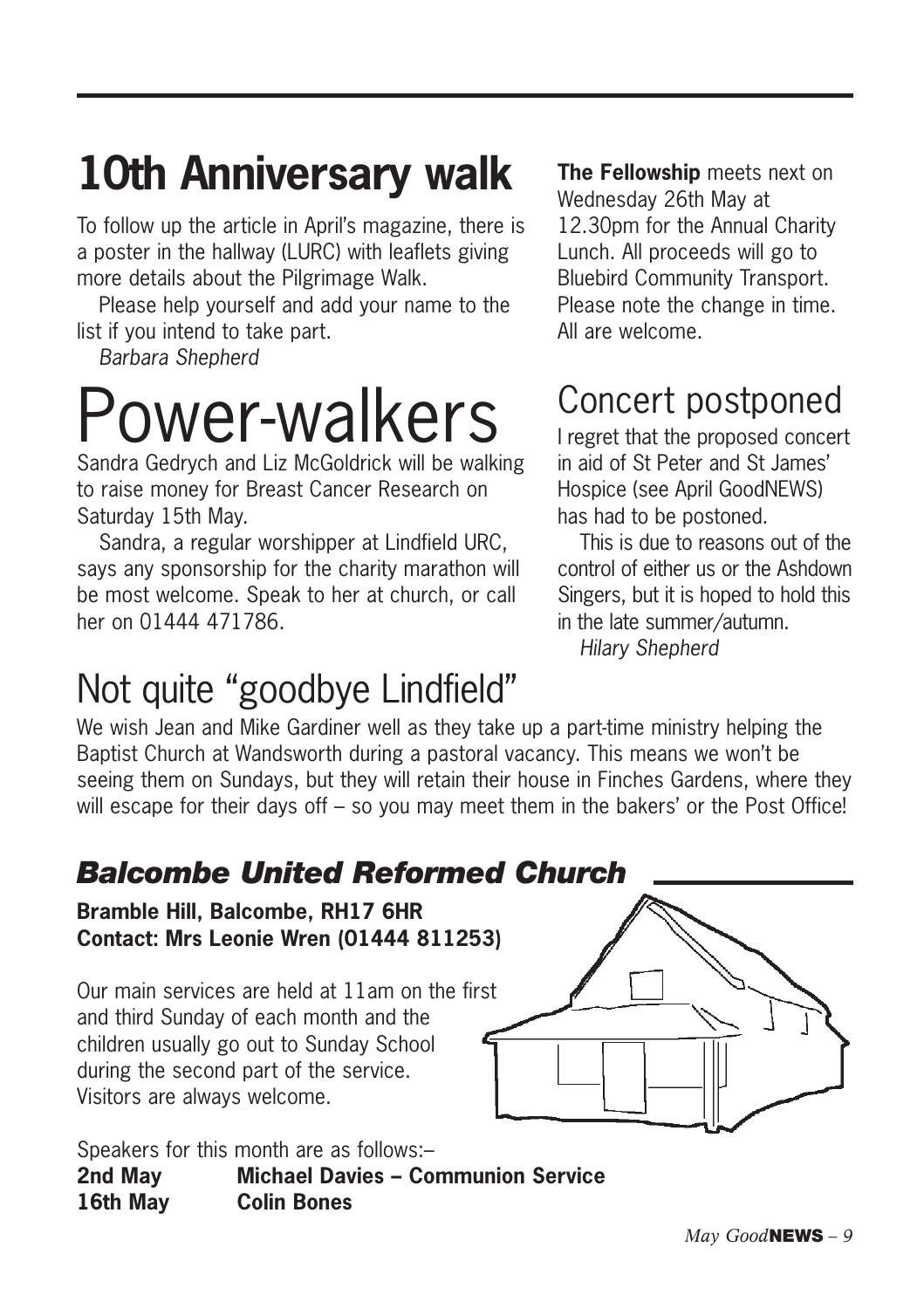### **Community** Network launch

A new local initiative is being set up to help connect local voluntary and community groups in rural Mid Sussex.

The Community Network will provide a range of groups (be it parent/toddler, youth club, Scouts, a lunch club or sports club) with opportunities to publicise their activities and share relevant information, such as good practice guidelines, new government regulations or problems being experienced.

The Community Network is being organised by Mid Sussex (South) Council for Voluntary Service (CVS) in Burgess Hill – and they are particularly keen to involve childrens', families and youth groups in the scheme.

The CVS will produce a regular newsletter and hold meetings to provide those in rural areas with a discussion forum and a voice.

The first two such meetings, explaining the proposed aims of the group, will be held on 28th April (The Martlets Hall, BH) 12noon–2.30pm and 5th May (CVS office, 38 Church Road, BH) 7.0–9.30pm.

If you would like to go to one of the meetings contact Jane Sachon on 01444 258102 or cvsms@copperstream.co.uk

## Crucial contribution of churches in providing volunteers

**The crucial contribution of churches in staffing voluntary projects was stressed by Peter Sedgwick, Churches Criminal Justice Forum chair, when he spoke at the National Probation Service Faith Conference in February.**

He said society has much more money than twenty years ago, but spends much less time volunteering. The exceptions are those who belong to faith groups, whose contribution of time is six times the national average.

He highlighted some of the many schemes contributing to reducing offending which are church-based or staffed by volunteers from faith communities.

CCJF Newsletter – www.ccjf.org.uk

### **Lindfield's call for listed kiosk**

The Parish Council have apparently been informed of a 'stay of execution' for the red phone box by The Bent Arms in the High Street.

This is welcome news. In the meantime, The Society for the Preservation of Lindfield has written to Mid Sussex District Council asking for the kiosk to be listed.

Lindfield Newsletter, Spring 2004, The Society for the Preservation of Lindfield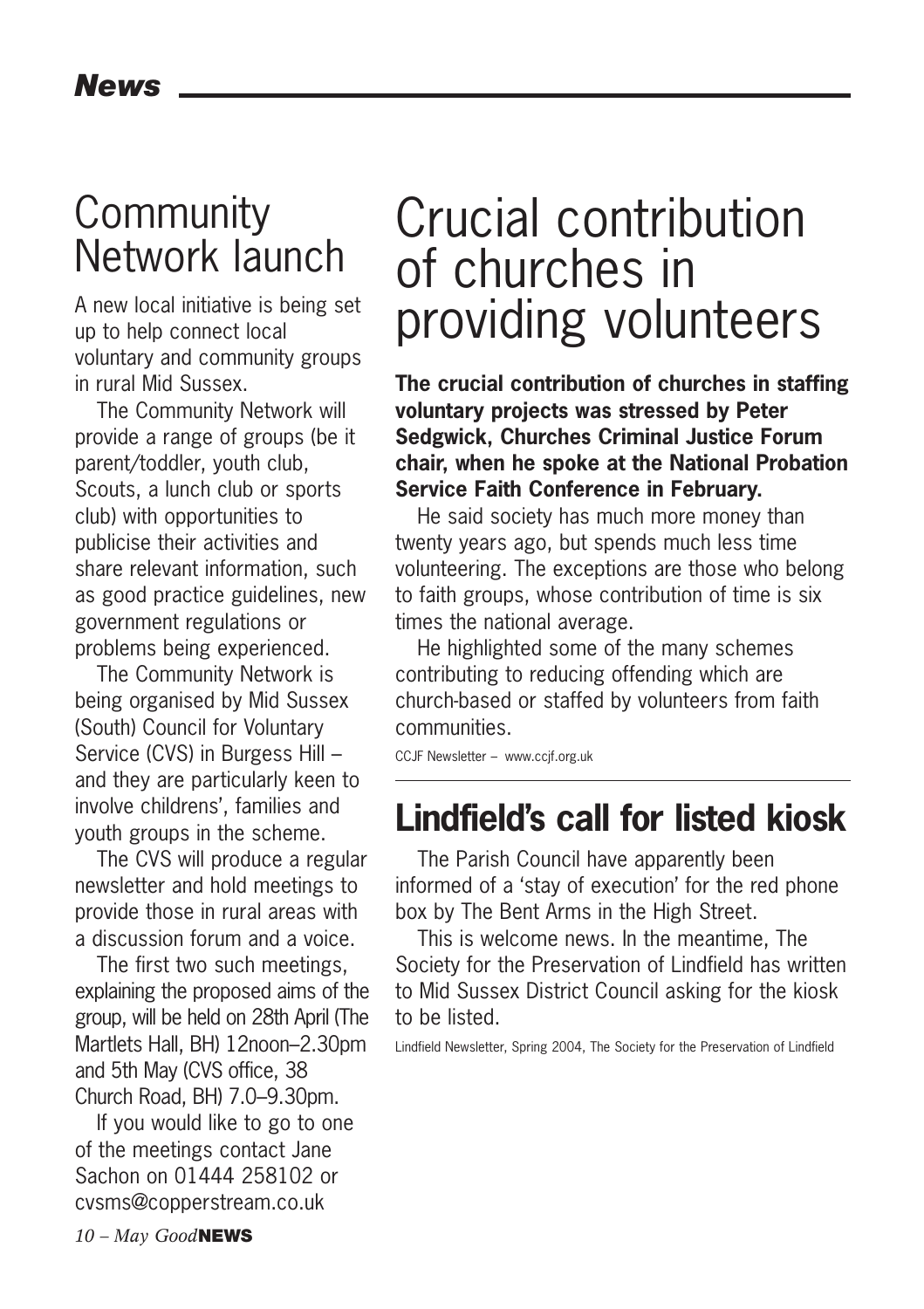### **Check for paedophiles may silence church bells**

**They have been ringing bells at St James the Great church in the village of Gawsworth, Cheshire, for more than 600 years. Every Sunday dedicated bellringers climb the winding stone steps to the chilly tower and, for half an hour before the beginning of morning service, ring out their welcome.**

"We're a little community. We're quite a distinct section of the church," says Stephen Bayley, who has been ringing bells at the picture postcard church, built on the site of a Norman chapel, for 32 years.

Mr Bayley was taught the skill by his father, Eric, when he was 10, and both are still ringing in Gawsworth.

Bell ringing is as much a social activity as a religious one, and ringers are welcome at any tower in the country. But that may be about to change. To the dismay of campanologists, who fear churches will fall silent, the Church of England is insisting that bell ringers must be checked by the Criminal Records Bureau.

The revised edition of the child protection policy Protecting All God's Children, published last month by the House of Bishops of the General Synod, says that all adult volunteers who work in mixed age groups, including bell ringers, choristers and church servers, must "apply" for their jobs.

"We understand there's a need to protect children, but this is overkill," Mr Bayley says.

He believes it will reduce the number of people taking up ringing, which is already declining in his area, because they are put off by paperwork.

The Central Council of Church Bell Ringers this week called the move "draconian".

The Guardian, 29th March 2004, Liz Ford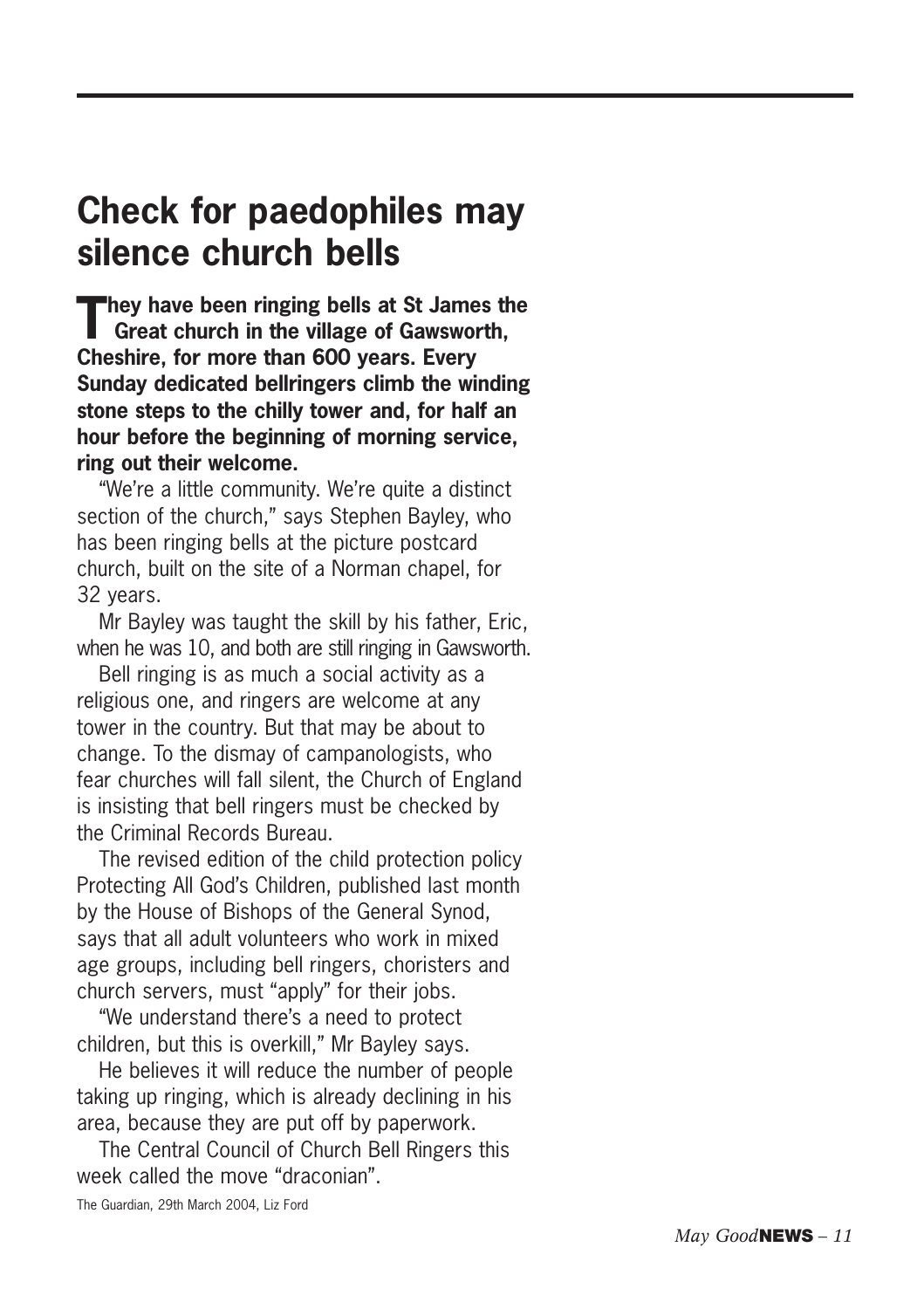| 2nd<br><b>Sunday</b> | 9.30am<br>11.0am  | Communion -<br>David Nibloe &<br>Colin Bones<br><b>Healing Service</b><br>- Colin Bones | 16th<br><b>Sunday</b> | 9.30am<br>11.0am<br>6.30pm | <b>FAIRTRADE STALL TODAY</b><br>Ron Goodenough<br>& Fiona Tingley<br>Fiona Tingley<br><b>Adrian Cookney</b><br>& Colin Bones |
|----------------------|-------------------|-----------------------------------------------------------------------------------------|-----------------------|----------------------------|------------------------------------------------------------------------------------------------------------------------------|
|                      | 6.30pm            | David Goodchild<br>& Colin Bones                                                        | 20th                  |                            |                                                                                                                              |
| 6th<br>Thursday      | House Groups week |                                                                                         | Thursday<br>23rd      |                            | House Groups week                                                                                                            |
| 8th                  |                   |                                                                                         | <b>Sunday</b>         | 9.30am                     | David Nibloe &<br><b>Tim Griffiths</b>                                                                                       |
| Saturday<br>9th      | 7.30pm            | <b>Mission Supper</b>                                                                   |                       | 11.0am                     | Communion<br><b>Tim Griffiths</b>                                                                                            |
| <b>Sunday</b>        | 9.30am            | Adrian Cookney<br>& Colin Bones                                                         |                       | 6.30pm                     | <b>Bring &amp; Share Lunch</b><br>David Goodchild<br>& David Nibloe                                                          |
|                      | 11.0am<br>6.30am  | Colin Bones<br>Communion<br>David Goodchild<br>& Youth Group                            | 24th<br>Monday        | 7.45pm                     | An Evening with<br>Fiona Castle                                                                                              |
| 12th<br>Wednesday    | 5.0 <sub>pm</sub> | 12.30pm Lunch Fellowship<br>Copy Date for<br>June                                       | 26th<br>Wednesday     | 7.45pm                     | 12.30pm The Fellowship -<br>Charity Lunch<br>Elders' Meeting                                                                 |
| 13th                 |                   | <b>GoodNEWS</b>                                                                         | 27th                  |                            |                                                                                                                              |
| Thursday             | 8.0pm             | <b>Church Meeting</b>                                                                   | Thursday              | 8.0pm                      | Monthly Prayer<br>Meeting                                                                                                    |
| 14th<br>Friday       |                   | 12.30pm Lunch Fellowship                                                                | 30th<br><b>Sunday</b> | Pentecost Sunday<br>9.30am | <b>Adrian Cookney</b>                                                                                                        |
| <b>OTHER</b>         |                   | <b>LOCAL EVENTS</b><br><b>LISTED ON BACK COVER</b>                                      |                       | 11.0am<br>6.30pm           | & Dick French<br><b>Dick French</b><br>David Goodchild                                                                       |

& Colin Bones

*12 – May Good***NEWS**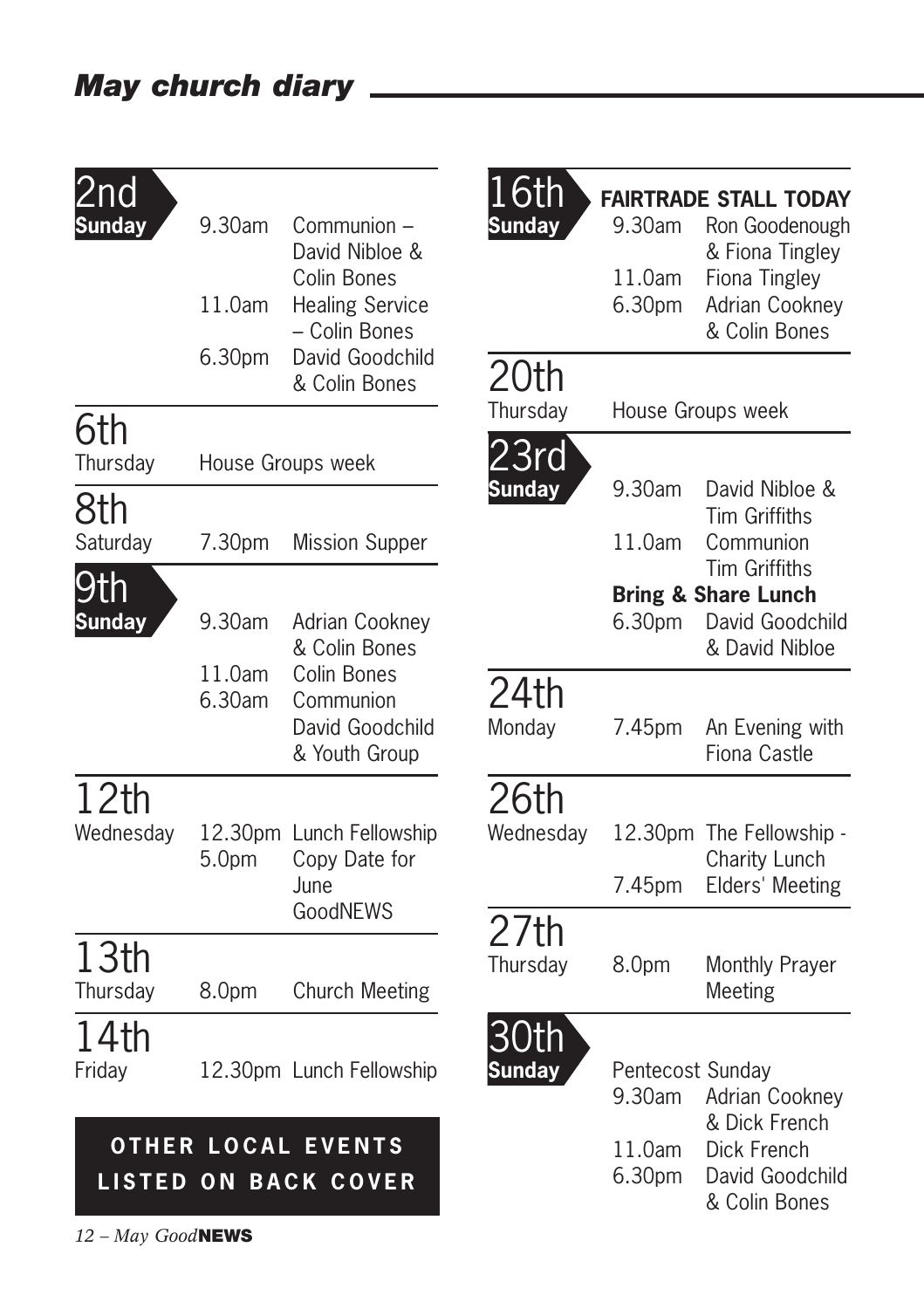### Sunday services explained...

The **9.30am service** is an opportunity for all age groups to join in a relaxed informal time. There is a crèche, and after about 20 minutes children and young people up to age 14 go out to their own groups on most Sundays.

**Coffee** is normally served between the morning services and after the evening one.

The **11.00am service** is usually more set and formal.

At **6.30pm** it is sometimes a celebration, sometimes a quieter ministry time and sometimes an open communion service or something quite different!

**Personal prayer** is available after every service. Prayer requests and brief statements of praise for answered prayer can be put in the red book on the concourse table. We can also offer personal prayer ministry at home or in hospital.

We **do not take up an offering** during the services, but all those wishing to give are invited to place a

gift in one of the bowls at the doors before or after the service. Thank you.

Cassette **recordings of services** can be borrowed free from the church.



**One day seminar** Helping you build a family of faith **Saturday 22nd May 2004 Redhill Baptist Church (9am–4.30pm)** 

*An opportunity for you to be equipped in very practical ways to get your children excited about their faith.*



*More info at: www.care-for-the-family org.uk or call 029 2081 0800*

comes in three formats...

**PAPER pick it up in the village**

# **DIDD COOD RAPER**<br> **DIDDD ELECTRONIC**<br> **AUDIO**<br> **AUDIO ELECTRONIC download it: www.lindfieldurc.org.uk**

**AUDIO**

**borrow a tape or CD from LURC**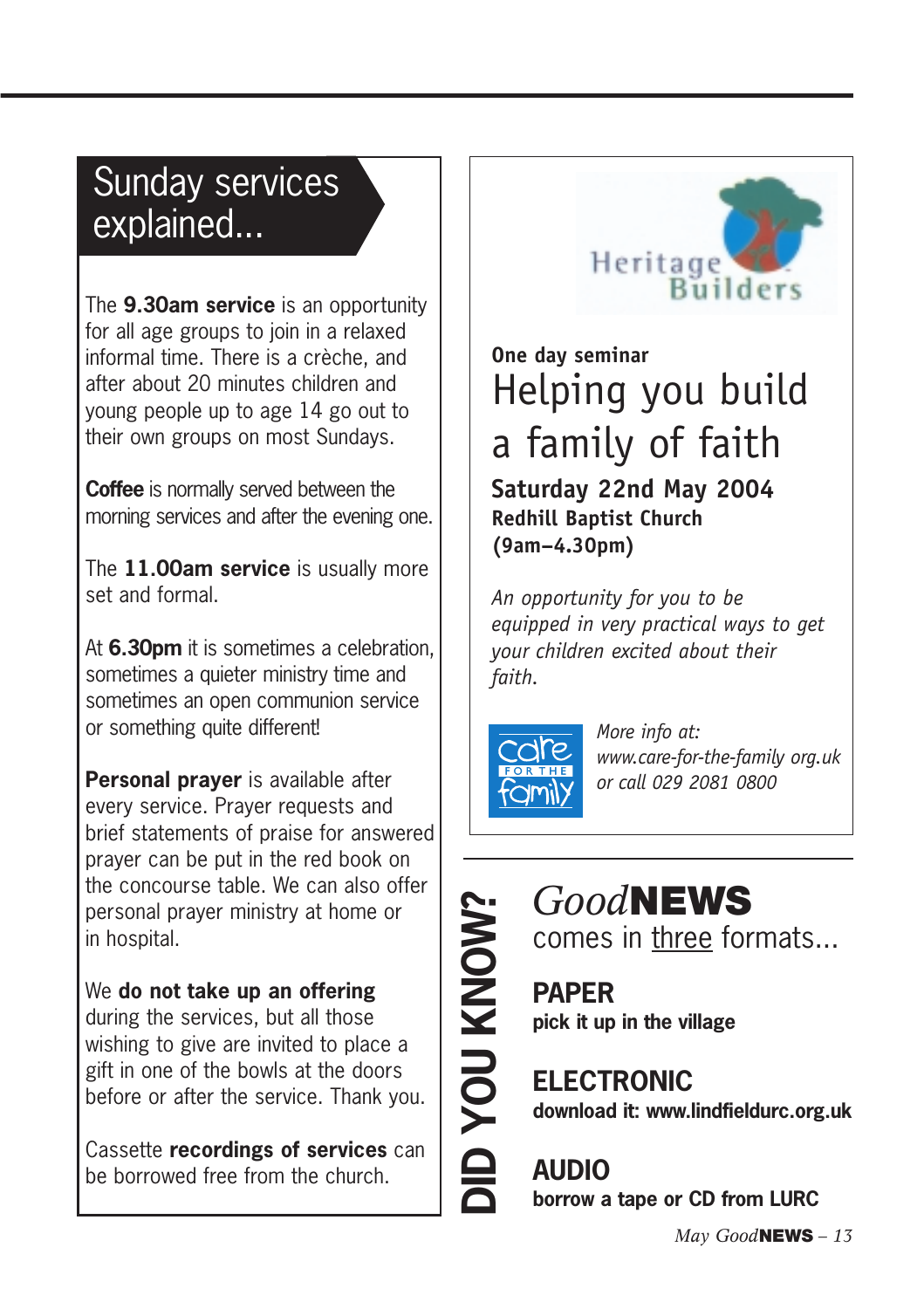### *John 21 v15-25*

## "Do you love me?"

15When they had finished eating, Jesus said to Simon<br>15When they had finished eating, Jesus said to Simon Peter, "Simon son of John, do you truly love me more than these?"<br>"Yes, Lord," he said, "you know that I love you."<br>Jesus said, "Feed my lambs."<br>Comparison of John, do you truly love me?" "Yes, Lord," he said, "you know that I love you." Wes, Lord," he said, you will be said.<br>Jesus said, "Feed my lambs."<br>16 Again Jesus said, "Simon son of John, do you truly love me?"<br>16 Again Jesus said, "Simon son of John, do you " He answered, "Yes, Lord, you know that I love you."<br>Jesus said, "Take care of my sheep." whe answered, "Yes, Lord, you mise."<br>He answered, "Take care of my sheep."<br>Jesus said, "Take care of my sheep."<br>17The third time he said to him, "Simon son of John, do you love you<br>17The third time he said to him, "Simon s Peter was hurt because Jesus asked him the third time, "Do you love me?" He said, "Lord, you know all things; you know that I love you." <sup>18</sup> Jesus said, "Feed my sheep. I tell you the truth, when you were we me?" He said, "Lorg, you weep. I tell you the trum," anted; but when<br>18 Jesus said, "Feed my sheep. I tell you the trum," and someone else will drive<br>younger you dressed yourself and went where you wanted; said this to<br> you are old you will stretch out your hands, and someone else will dress you and lead you where you do not want to go." 19 Jesus said this to indicate the kind of death by which Peter would glorify God. Then he said to him, "Follow me!" 20 the kind of death by the disciple whom Jesus loved was<br>im, "Follow me!"<br>20 peter turned and saw that the disciple whom Jesus against Je dicate the m...<br>o him, "Follow me!"<br>20 approximate the meaning them. (This was the one who had leaned back against Jesus at<br>following them. (This was the one who had going to betray you?") <sup>21</sup> When<br>following them. Land sa the supper and had said, "Lord, who is going to betray you?") <sup>21</sup> When When Peter saw him, he asked, "Lord, what about him?" wing the rand had said, "Lord, what about him?"<br>Bupper and had said, "Lord, what about him?"<br>In saw him, he asked, "If I want him to remain alive until I return, what is<br> $\frac{22}{{}25}$  Jesus answered, the rumor spread at th that to you? You must follow me." <sup>23</sup> Because of this, the rumor spread that to you? You must follow me." among the brothers that this disciple would not die. But Jesus did not say that he would not die; he only said, "If I want him to remain alive until I return, what is that to you?" The would not die; he only sale,<br>In what is that to you?"<br>24This is the disciple who testifies to these things and who wrote them<br>24This is the disciple who testimony is true. down. We know that his testimony is true. n, what is the disciple who testings as well. If every one of them were written<br>in. We know that his testimony is true.<br>25 Jesus did many other things as well. If every one of thave room for the down, I suppose that even the whole world would not have room for the books that would be written.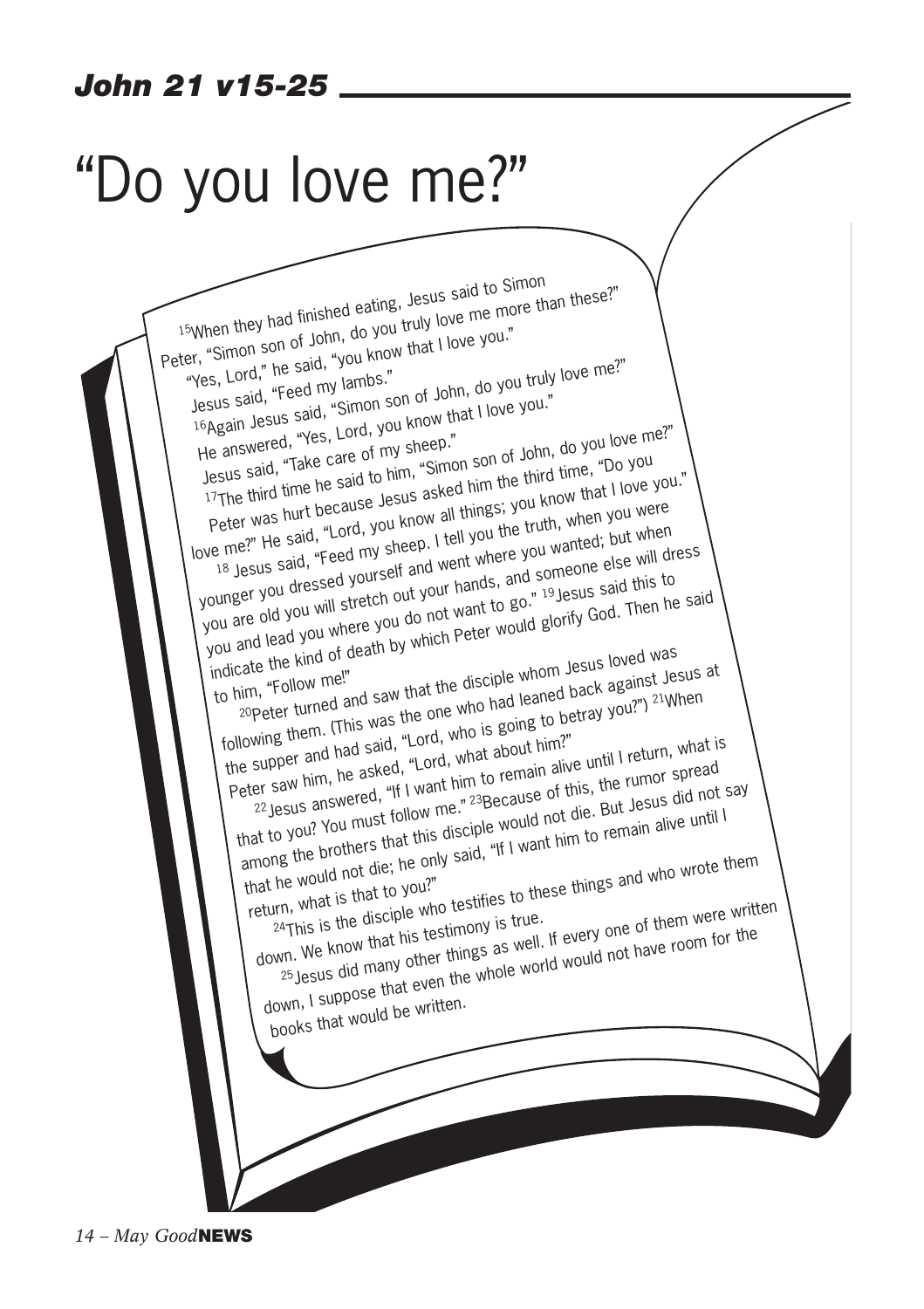### **We are in the time between Jesus' resurrection and his return to heaven, and Jesus has met with seven of his disciples by the sea of Galilee, as he had promised (Mark 14v28 and 16v7).**

After their breakfast together beside the lake, Jesus takes Simon Peter aside (v15–22). Simon, whom Jesus renamed Peter ("a rock"), appears in all four gospels as a confident and outspoken follower of Jesus; in particular, he asserted that he would gladly lay down his life for his master (13v37), and even if all the others deserted Jesus, he never would (Matt 26v33). Yet each of those gospels records show after Jesus' arrest Peter cracked under pressure and, beside the fire in the high priest's courtyard, denied three times that he even knew Jesus. Now with a different group around a different fire (v9), Peter must have been smarting with the pain of the memory – surely he'd forfeited all right to be considered a disciple of Jesus, let alone a leader.

Jesus doesn't accuse Peter, but takes him back to his triple denial by a thrice–repeated question about Peter's love, which goes right to the heart of Christian discipleship, and to the message of John's Gospel. Jesus' first question (v15: "do

you really love me more than these others?) recalls Peter's brash assertion, and is perhaps a gentle reminder not to under–value his fellow–disciples. The way of restoration is painful (v17) but effective, and Peter was later to write that our faith has to be refined like gold to prove its genuineness (1 Peter 1v7). Peter is reminded of the original call "Follow me" (v19,22) and receives the commission to live out the ministry of the Good Shepherd himself, gently nurturing his fellow Christians.

Verse 18–19 have long been seen as a prophecy of Peter's martyrdom, and tradition has it that he was crucified in Rome under Nero some 35 years later. By contrast the author, the Apostle John, who invariably refers to himself as "the disciple whom Jesus loved" (v20) lived (according to tradition) to extreme old age, and verses 23–24 could well have been inserted to comfort the Christians after the death of the "Apostle of Love".

As we conclude our studies in John's Gospel, let us hear again Jesus' question and apply it to our own hearts: "Do you truly love me?" Whatever our past failures, we too can know the restoring touch of the Good Shepherd on our lives once more. *Mike Gardiner*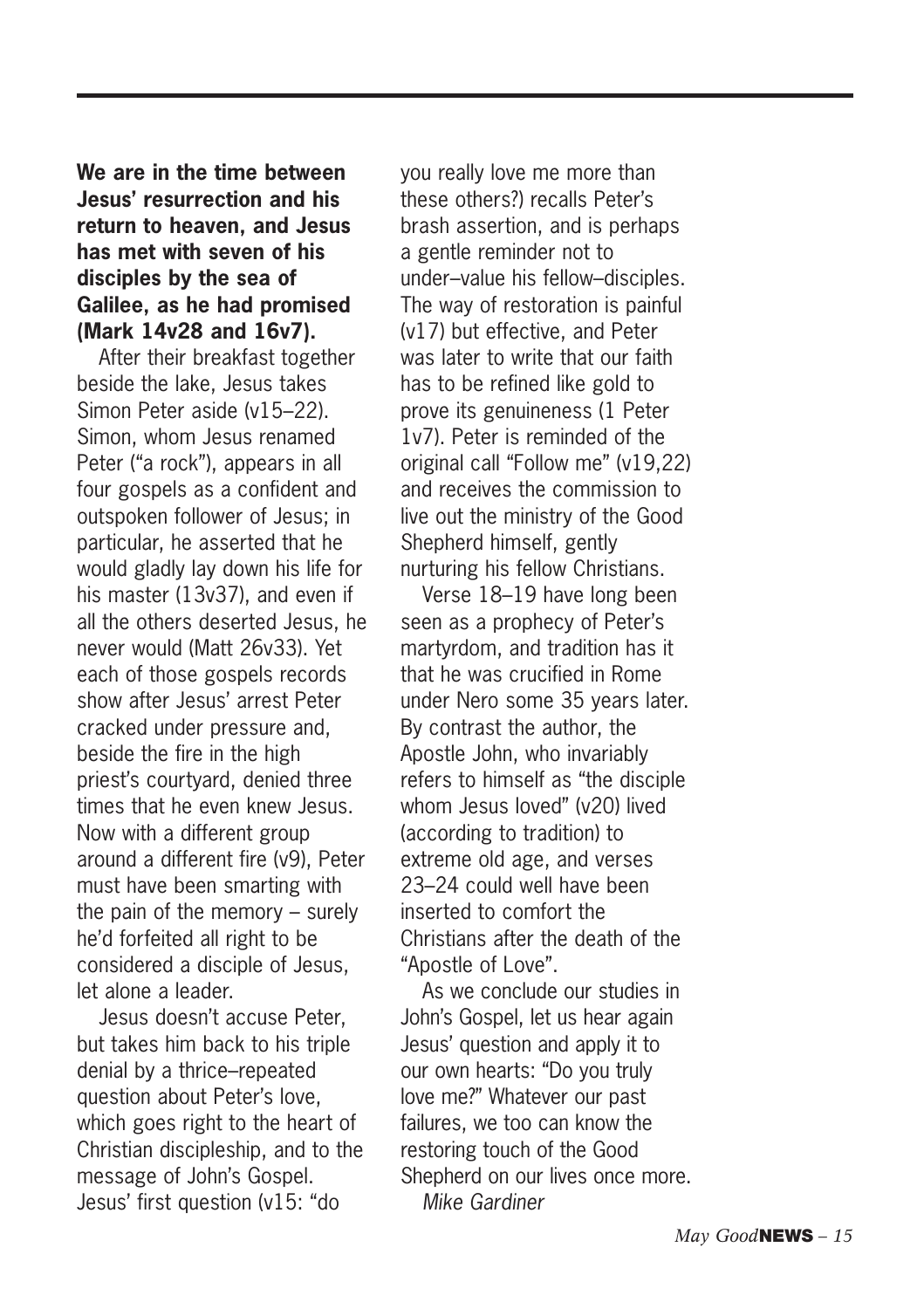# Turning Point

**This month we are supporting Operation Mobilisation and in particular the work of Turning Point in West London. This is OM's outreach, church planting and training ministry among London's Arabic, Turkish, Persian and Somali communities.**



During the year, three major outreach programmes take place when between 200 and 300 come from various parts of the world to receive

training and practical experience in reaching out with the Gospel.

Throughout the year permanent long term staff are involved in evangelism through book tables, literature/video distribution, door–to–door surveys, bi–lingual international fellowships, women's and children's ministries, and coffee house ministries as well as visits to 'Speaker's Corner' in Hyde Park.

More information is on the mission display board/table.

Please use the 'Monthly Mission Envelopes' and place your gifts in the offertory at any Sunday service and complete a Gift Aid Slip if appropriate.

In addition to this we are holding a Mission Supper on **Saturday 8th May** (see inset).

## MISSION SUPPER

Saturday 8th May 7.30pm for 7.45pm

### **Speaker: Simon Lunt from Operation Mobilisation – Turning Point**

Simon, who will be known to many of us, having been brought up in Lindfield, has been working with OM for a number of years in West London amongst ethnic groups. He will bring with him a small team to share about their work. The evening will be informative and topical.

The format will be slightly different from our normal Mission Suppers. Our meal will be served mid–way through the evening and hopefully will have an 'ethnic flavour'!

**Free tickets** are available from the **Missions Group**; Bill & Iris Green, Trudy Biersteker, John Barling and Ron Goodenough

NB. During the month of May we will be devoting our mission giving to O M Turning Point and there will be opportunity during this evening to give towards the work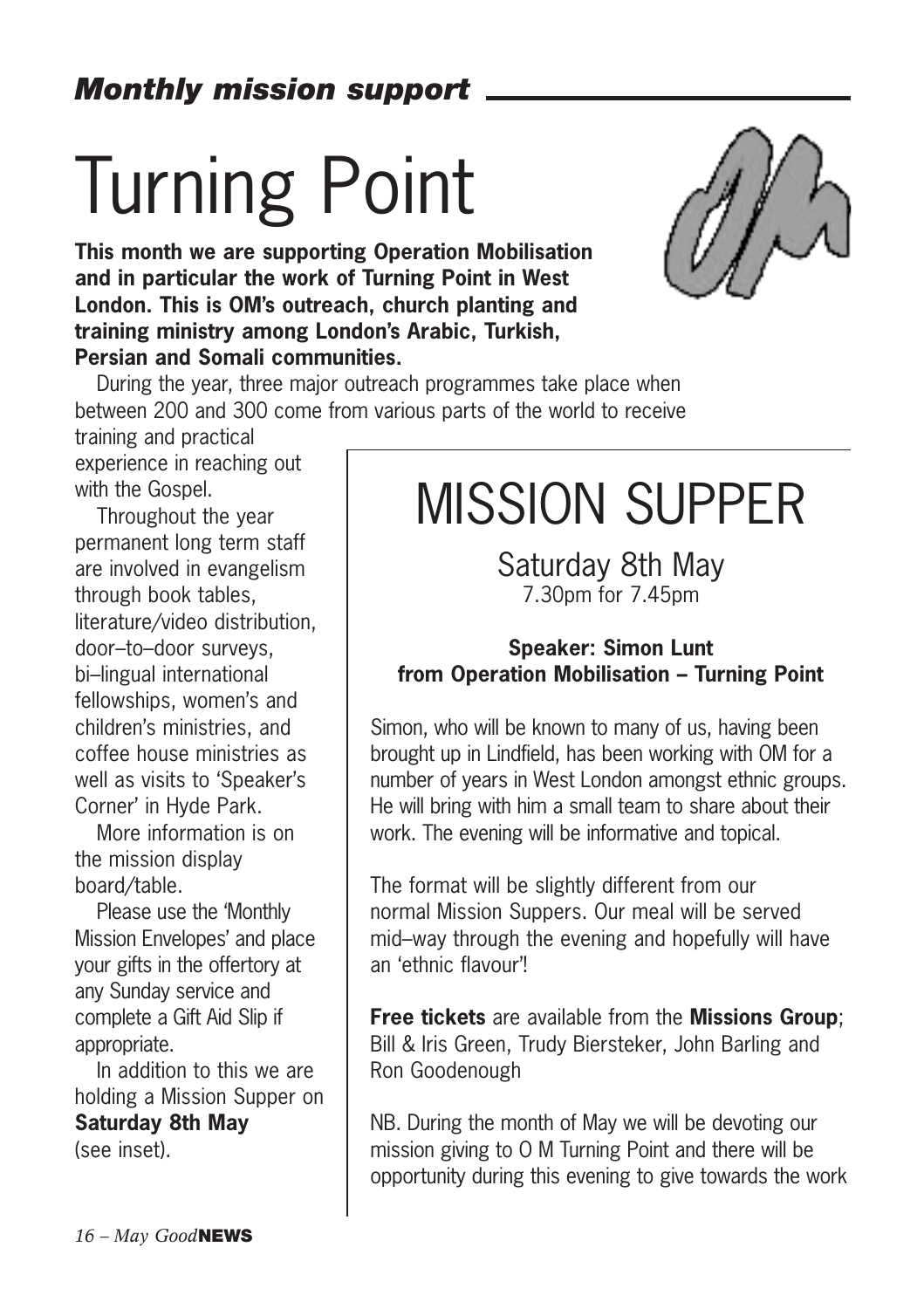### Beyond the hype…a second look at The Passion

**Last month the newspaper critics reported it, TV even gave it airtime and multiplex cinemas up and down the land were showing it. We even went to Crawley to see THAT film, the project that Mel Gibson had poured his millions and several years of his life into, "The Passion of the Christ". Violent? Of course. Moving? Definitely. Anti Semitic? Not really.**

For an 8pm showing on a Monday, Screen 3 was eerily quiet, despite many seats filled. There wasn't the usual chatter or people running to and fro to the shop. Even the pre film ads seemed incongruous before a movie about the last 12 hours of Jesus Christ's life designed to inform and invoke a response rather than merely entertain.

Hitting the streets just before Easter the timing was carefully chosen, but was Screen 3 patronised by the converted wanting, like me, to pocket a conversation starter, or would the curious also be flocking to see it instead of doing the usual midweek things? Actually I did speak to a work colleague the following day and recommended she went and saw the film at her local UGC. I hope she does.

Like all good Hollywood the

Passion just begs for a follow on. Passion II doesn't have the right ring to it, but for me the best part, and the clue to the follow–on, was the final minute when the shroud that wrapped the body in the tomb collapsed like a deflating air balloon and Jesus, played by Jim Caviezel, very much alive again but with his hands clearly bearing the nail marks from the crucifixion, stood up and exited stage right.

Out of sight today in a physical sense, yet still very much alive and working through the Holy Spirit in the hearts of people today, Christ died for our sins but rose again and lives to restore to a right relationship with God all who come to him in faith, willing to make a fresh start. I guess you could read the script for the follow–on movie in the bible's Acts of the Apostles, but better still, see the visual aid in a Christian near you. Not in a perfect example of course, but in fallible human beings like us, where God is working hard if we let him, reworking us from the inside out to be more like the Passion's lead character.

So, would I recommend the movie? Definitely. *John Barling*

**www.ugccinemas.co.uk www.passion-movie.com**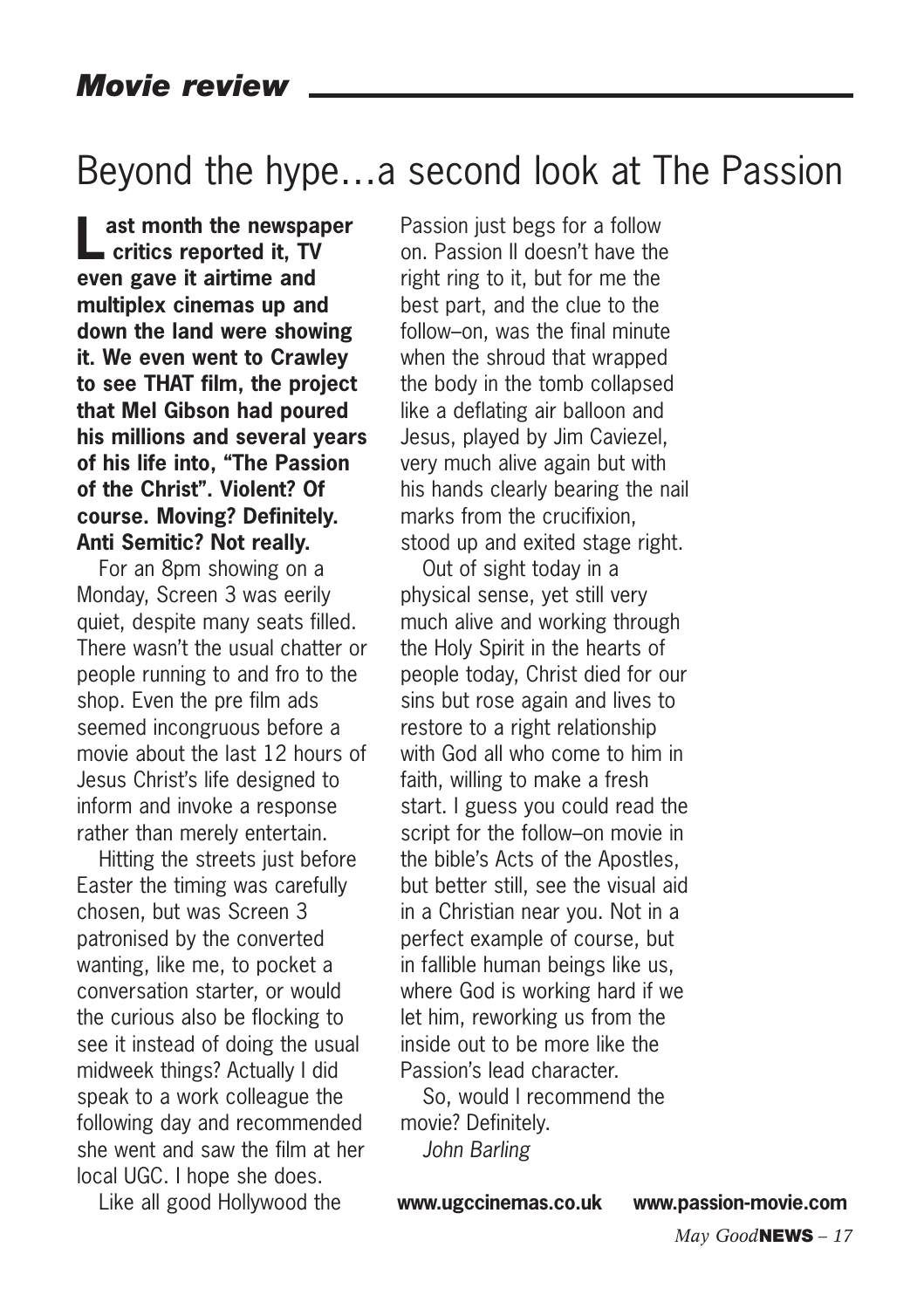# SPRING HARVEST 2005!



**We have just returned from Spring Harvest 2004. Hopefully you will have heard some feedback of what we learnt by now. It was a fantastic week and very challenging.**

The theme for 2005 is "Singing the Lord's song in a strange land". Taking inspiration from the stories of Daniel and his companions–in–exile Spring Harvest 2005 will ask what it means to be the people of God and to grow in faith when our circumstances have so dramatically changed. We find ourselves in the minority now and live out our lives and witness in the context of competing, and sometimes hostile, world views. Surrounded by reports of an apparently declining church, can Christ's followers in this generation find the strength to believe once again in the promises and plans of a sovereign God? Can we learn to live with a faith that is more the quiet whisper than the loud shout? Will changing times drive us to panic, or to prayer? And what can we learn from those in other times and places who have faced such pressures before? Squaring up to our culture and context with both realism and faith we will look together for the infilling and inspiration of God and learn how we can indeed – with conviction and joy – sing the Lord's song in our time.

The dates will be either 31st March – 5th April or 5th – 10th April whichever we can get. Both these weeks are after Easter. Prices are approximately £127 per person.

I know that it seems very early to be thinking about Easter next year but I will have to make the booking on 10th June this year. Please put your name on the list which is by the church kitchen. It would be great if as many of us as possible can go in 2005.

I've got plenty of booking forms so please consider coming next year. If you would like further information then please speak to me or ring me on 01444 440835.

*Trudy Biersteker*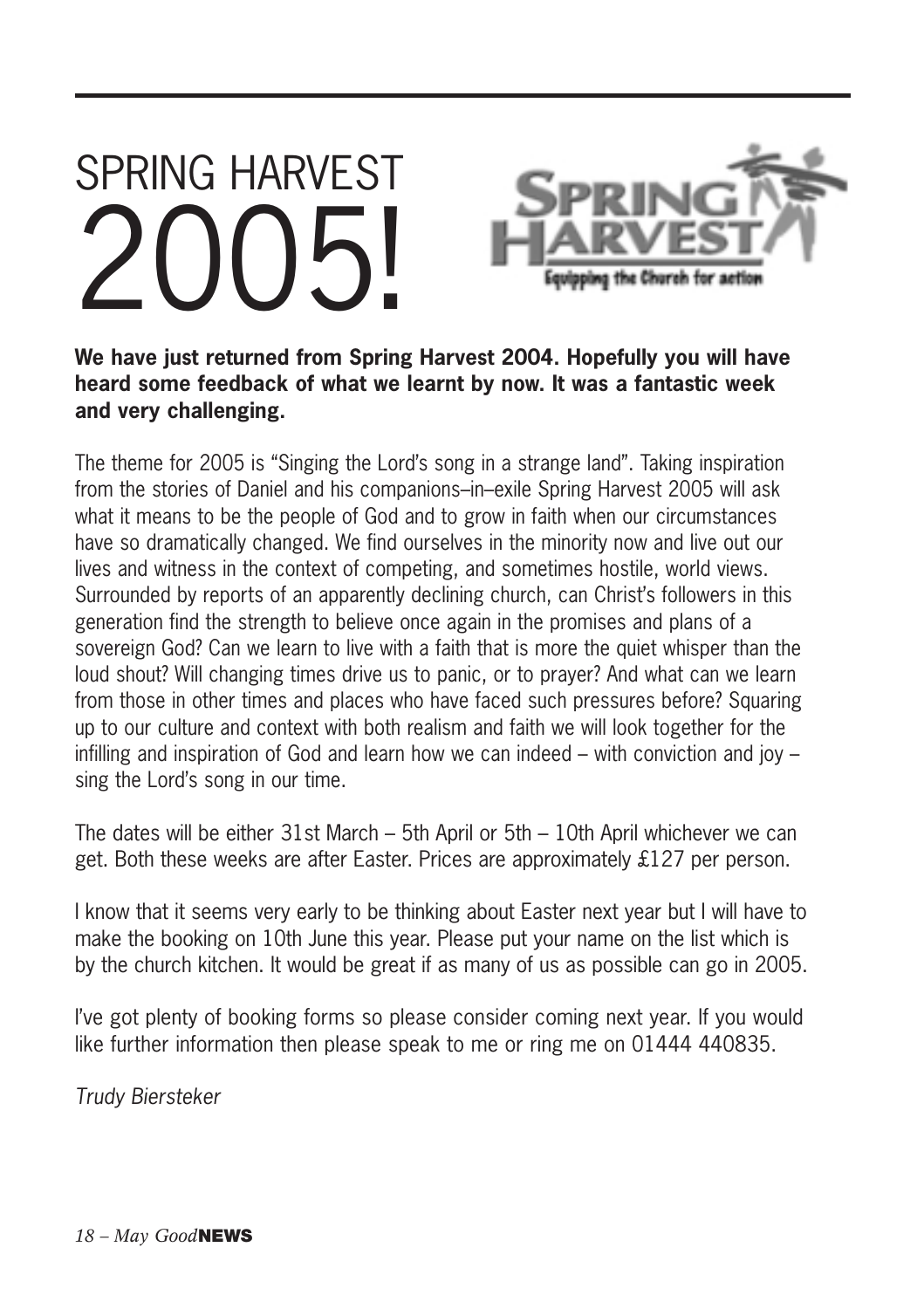### HAYWARDS HEATH 24/7 PRAYER WEEK 15th - 22nd MAY 2004

The Church providing the prayer centre for the above week will be St Pauls. which as most will know, is located opposite the car park on Hazlegrove Road.

Access to the prayer room will be on the right hand side of the church as you face it, but will require negotiating a short flight of steps. Should access for a wheelchair be required, this can be arranged with suitable prior notice.

Suitable material and equipment will be provided for reading, writing, and playing tapes etc., remembering that our main focus is on pravers for God's Kingdom to come in Sussex, our particular home area and fellowships, together with anything the Holy Spirit may lay on our hearts.

Toilet facilities and a kitchen, together with beverages are readily adjacent to meet personal needs.

An additional list for the 24 hour period from 12 Noon on Tuesday 18th May until 12 Noon on Wednesday 19th May, will be available in hourly slots for our church members to indicate that they will take the resposibility for pravers within that period. It is important that we cover the whole 24 hours with prayer and we earnestly enlist your prayers for this to happen. In addition to this you may be near at another time during the week of prayer and feel an urge to go in and pray---------PLEASE DO!

This, as far as I know, is a first for our county and we seek to :-

- 1) Praise God for the beautiful area in which we live.
- 2) Call upon His Power in extending His Kingdom.
- 3) Pray for local aspects which cause concern.

Please raise any points you wish to make on this event with our minister or any member of the Prayer Focus Group..... (Janet Drayton, Tina Elphick, Dennis Rowell, Fo'Tingley, Mark Turner, Sue Waller.)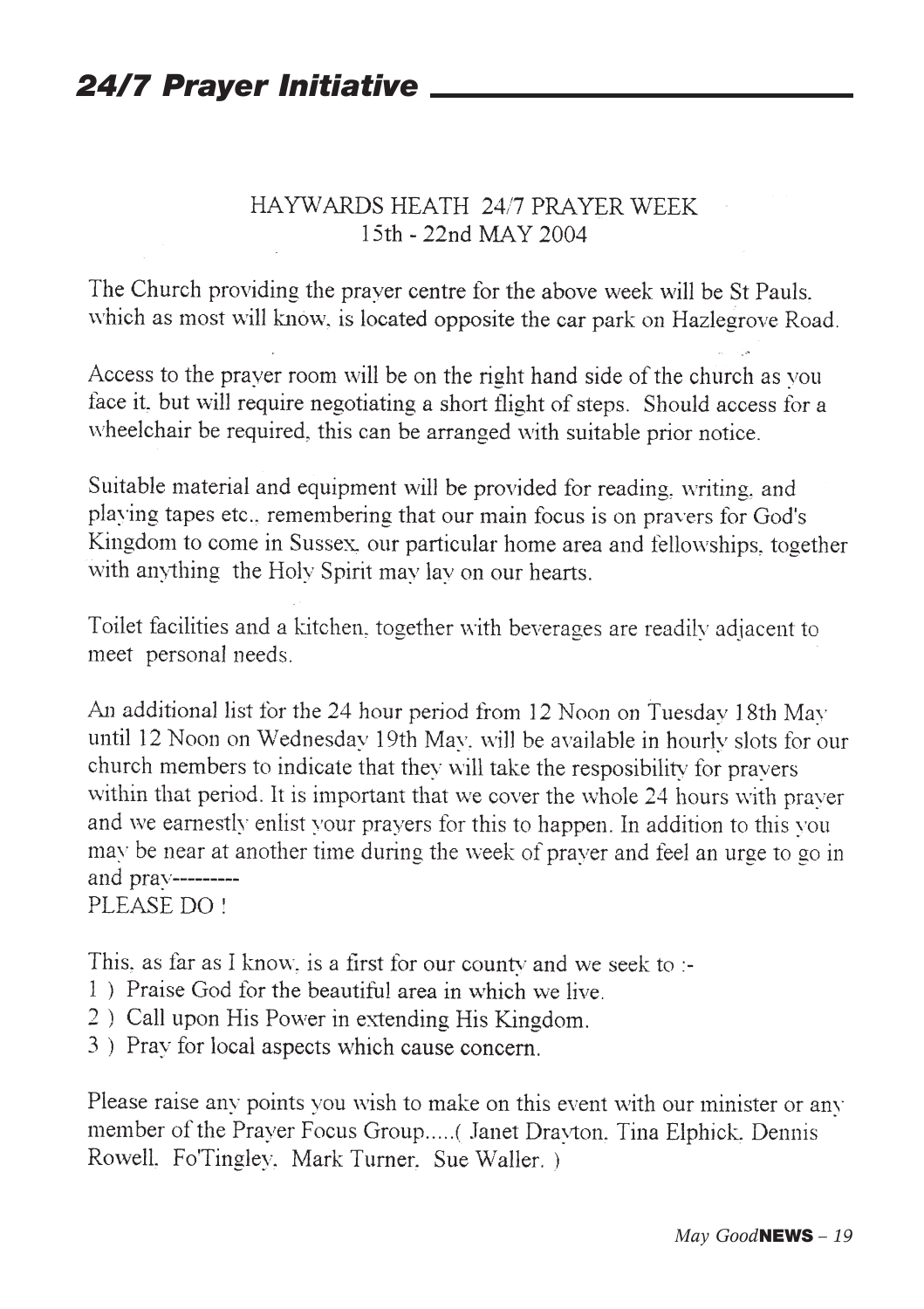## Meet new faces on the green

In what we hope to be the first of many, GoodNEWS takes a look at some of the many groups and clubs in Lindfield. Alan Thompson starts us off this month, telling us what is happening at Lindfield Bowling Club.

**Financial adverts often contain the phrase "past performance is not a guarantee of future success". This comment could also have been written for our village bowling club, which this summer starts its 101st season.**

Over the years it has held a proud position as one of the most successful bowling clubs in Sussex. Members have won not only county competitions but also national events. So, with its





enviable record and beautiful location, it is not surprising that for many years there was a waiting list of people waiting to become members.

But, what of the future? The club is now looking to open itself up to new members to ensure it prospers and survives for the next 100 years!

Look out for the club raising its profile as we seek to compete with other attractions. We intend to use the media to greater effect so that local people are aware of why we believe this is a great club to belong to and may be attracted to join us.

Last season, apart from friendly and competitive games, we have enjoyed matches

against the Chelsea Pensioners and the Royal Household. The social side has been active with quiz nights and candlelight bowls. We believe.

however, that just letting people know you are there is not

sufficient, in itself, to overcome our natural reticence when thinking about doing something different and meeting new people.

We want to make it easy to know us so this year we are embarking on three new initiatives:

Firstly, through the auspices of the Adult Education organisation we are organising bowls classes on our green.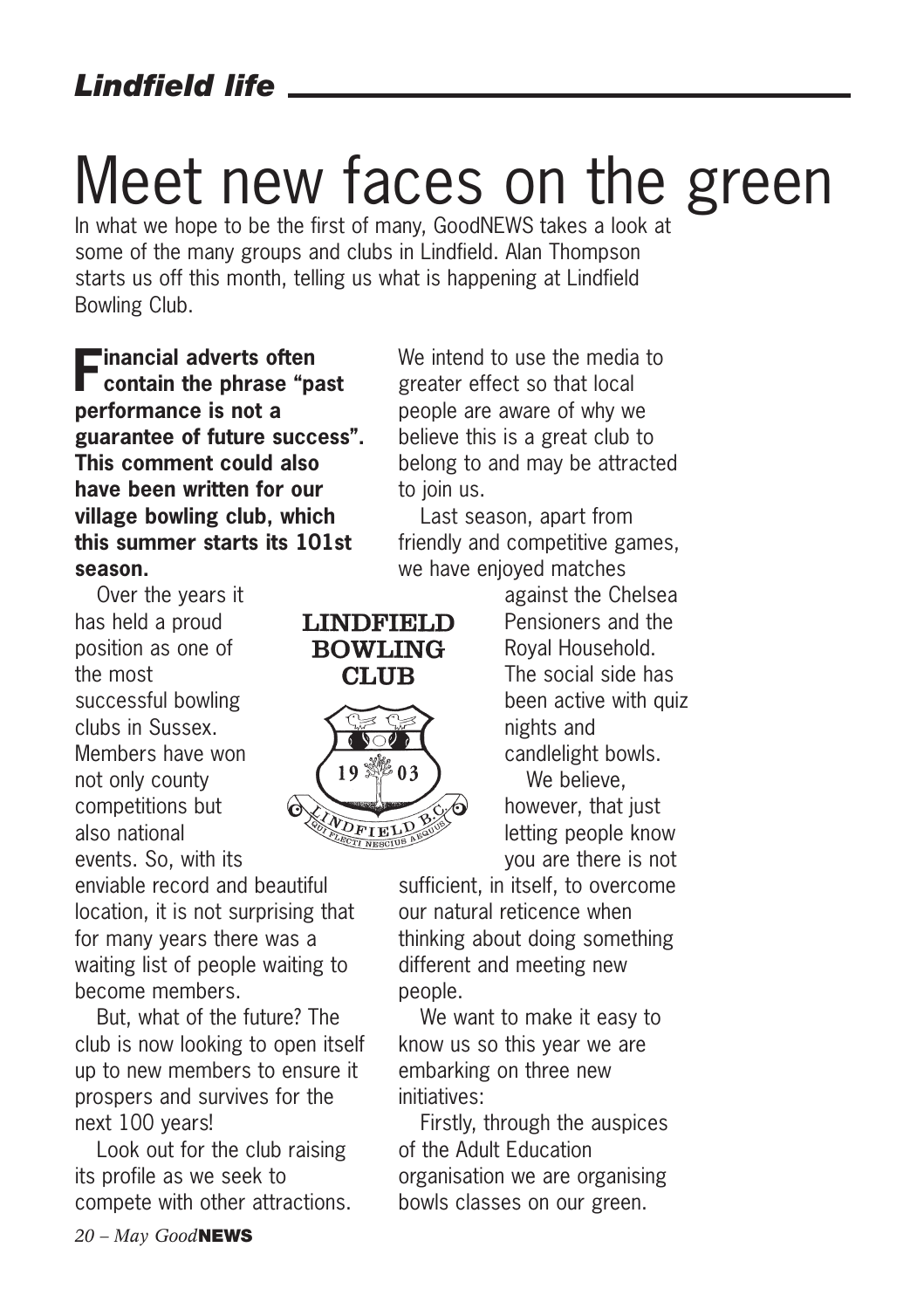**Lindfield Bowling Club Lindfield Common West Sussex RH16 2ED Tel: 01444 484579 www.bowlsatlindfield.homestead.com**

Secondly, by personal approaches to local organisations, we are inviting their employees to participate in a novice bowlers competition at Lindfield.

Thirdly, we are holding an open free coffee morning where anyone can come along and try their hand at the game.

We are looking forward to welcoming our guests from these initiatives and hope they will enjoy the events sufficiently to want to experience more of this wonderful game with us.

What about you?

Why not give bowls (a game for all ages) a try this summer, and make new friends?

Just ask Sidney Burden (01444 452127) to introduce you. We would love to welcome you to our village club and would be happy to give you free coaching.

*Alan Thompson, LBC strategic review*



## Tell everyone about it.

If you run a club or group in the local community that you would like to talk more about, submit an article/information to editor – it would be great to see more of what is going on in/around the village.

Contact details on page 2.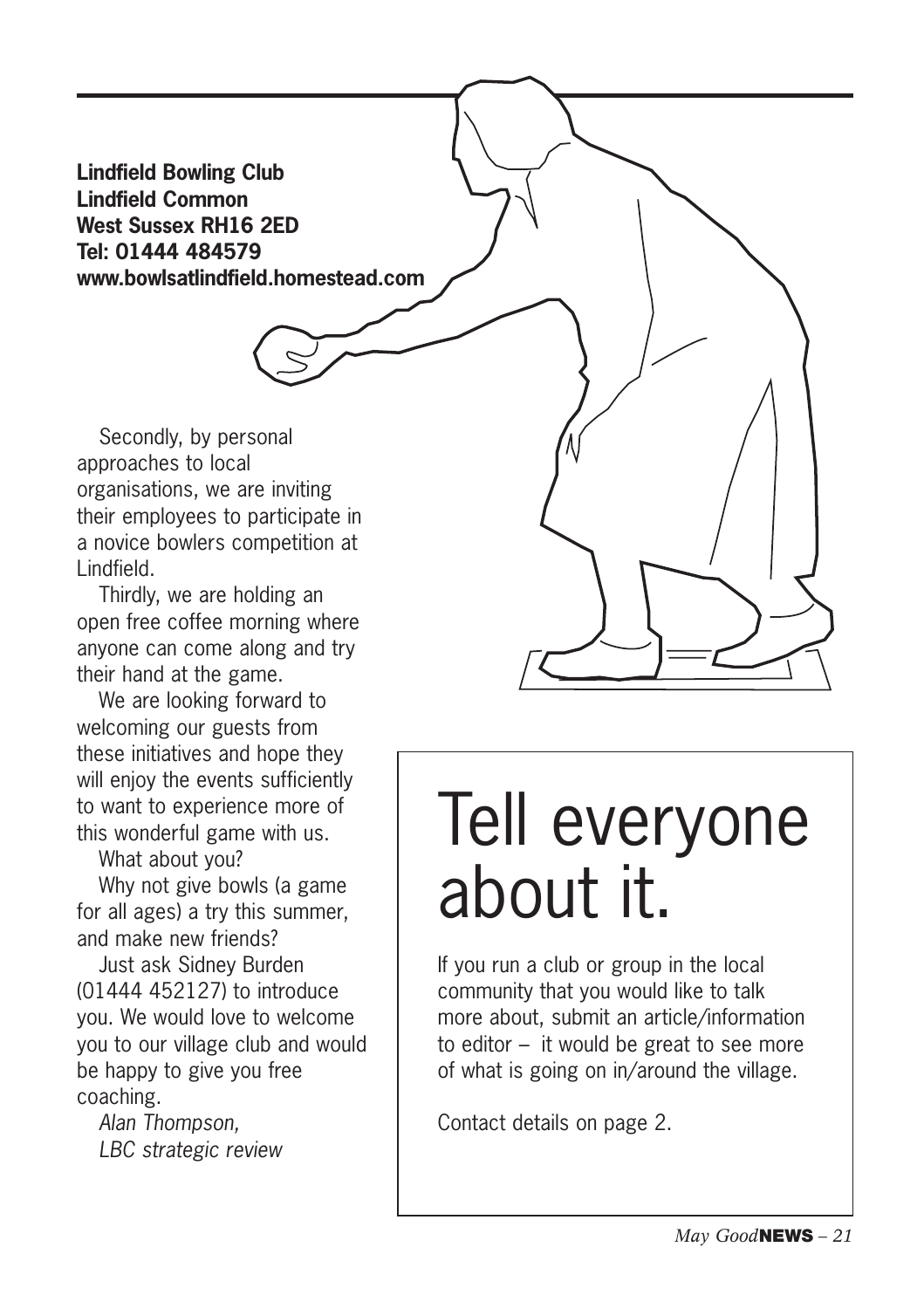## faithworks

## Different Tour 2004

## 'Distinctive faith in a diverse world'

## **Speaker: Fiona Castle**

Monday 24<sup>th</sup> May, 7.45pm

**Lindfield United Reformed Church** 

More information: 01825 740351 or 01444 487607

### Entrance is free but there will be an offering to cover the cost of the evening

We are thrilled and privileged to be able to host this evening which is part of the 2004 Faithworks programme. Fiona will be speaking in churches across the country on the issue of remaining authentically Christian while engaging in the diverse world around us.

As part of the Different Tour, Fiona will speak about God's call on our lives to be holy, which literally means different. For Jesus, holiness was about inclusion, demonstrating God's compassion and passion for his people, whoever they were.

**Different** with Fiona, will also explore why and how we should get involved in our communities as well as building meaningful relationships with those we live among and work with.

Many will know that Fiona worked in the theatre and was married to Roy for over 30 years before he died of cancer in 1994. She now spends much of her time on speaking tours such as this one and writing.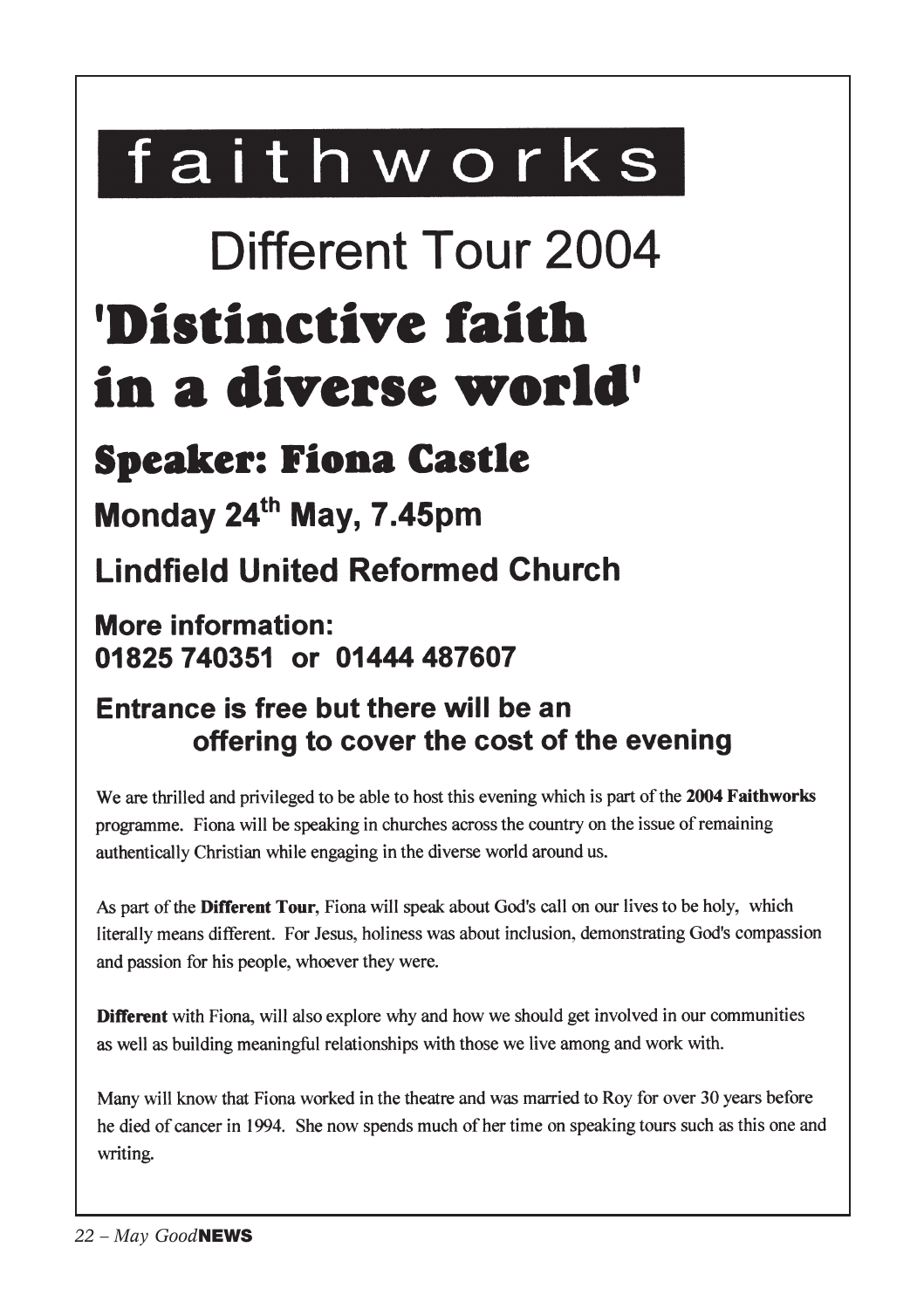

So I am becoming Swiss... well OK I am going to be making my home in Switzerland. It's quite a different sensation to living in a place temporarily. Now when I look around this isn't just where I live but actually somewhere that will be home. Sometimes it scares me a bit and other times it is a nice surprise.

Plans for the wedding are going well. A marathon effort to purchase bridesmaids dresses and a wedding dress in 2  $\frac{1}{2}$  hours while home in the UK at Easter and trying to

sort out all the legalities for marrying a foreign bloke! Switzerland is a very expensive place to live.

Nico met my entire family and is well approved of and he likes Fish and Chips, so this I think is another confirmation! We are reading lots of books to help us understand each other better and build a solid relationship.

Work is busy as ever with lots of changes taking place. Please pray for more workers to the harvest as we are needing a new director for the programme in Sierra Leone soon. So if you know anyone interested do give me a call or email!

### **Flower Rota Arranging Distributing** May 2 Fiona Tingley Sue Tester 9 (Boys' Brigade) Dorothy Forster 16 Winifred Scopes Betty Peter 23 Lyn Tucker Jacqueline Wood 30 Jean Baxter Iris Bingham June 6 John Gage Fiona Tingley 13 Mies Broch Heather Swann 20 Hilda Danagen Sue Tester 27 Anne Blake Dorothy Forster Many thanks for donations for Easter flowers. Please let me know if you have any greenery that

can be used for church flowers during the year.

*Betty Billins*